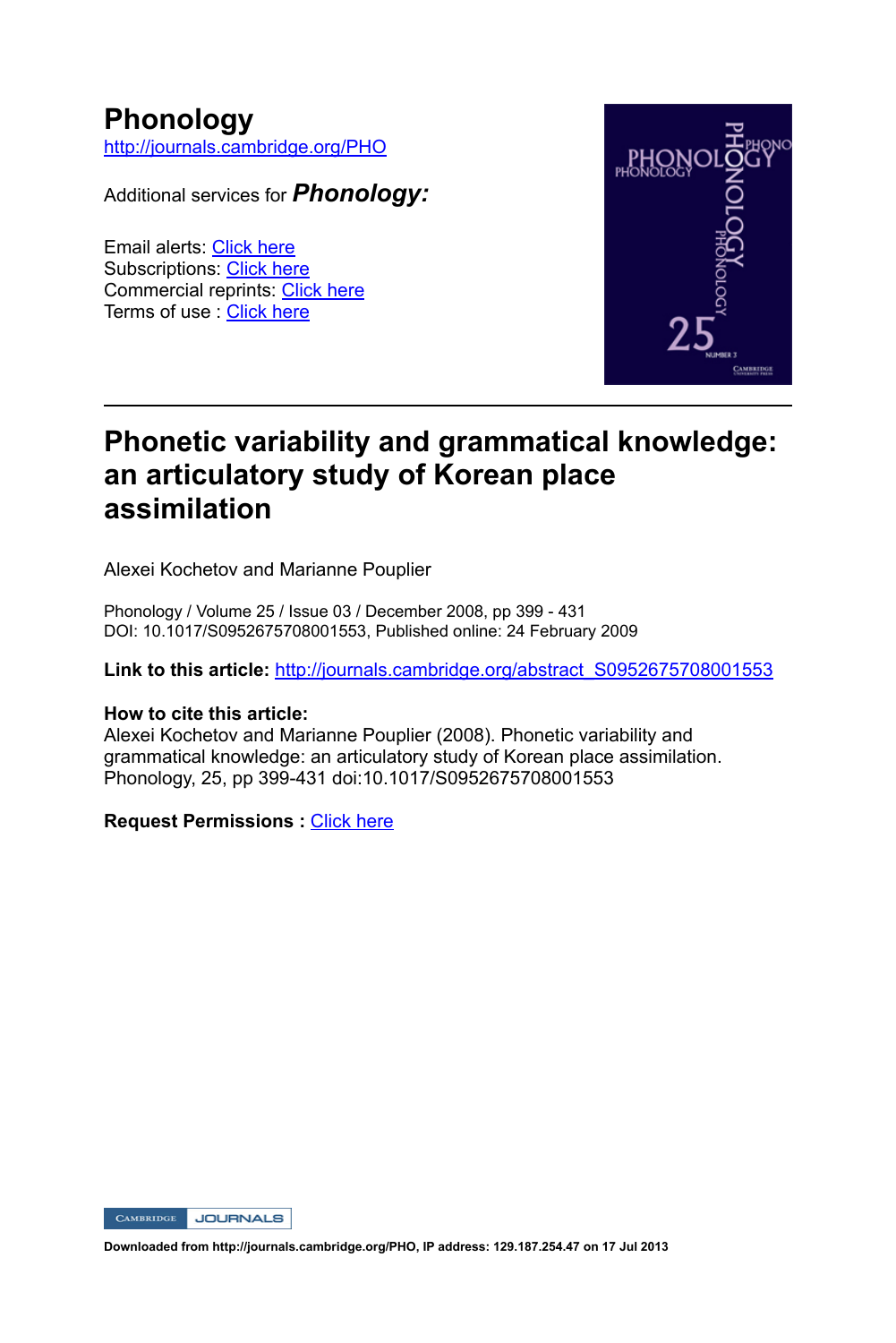*Phonology* **25** (2008) 399–431. *f* 2009 Cambridge University Press doi:10.1017/S0952675708001553 Printed in the United Kingdom

# *Phonetic variability and grammatical knowledge : an articulatory study of Korean place assimilation\**

**Alexei Kochetov** University of Toronto

## **Marianne Pouplier**

Ludwig Maximilians University, Munich

The study reported here uses articulatory data to investigate Korean place assimilation of coronal stops followed by labial or velar stops, both within words and across words. The results show that this place-assimilation process is highly variable, both within and across speakers, and is also sensitive to factors such as the place of articulation of the following consonant, the presence of a word boundary and, to some extent, speech rate. Gestures affected by the process are generally reduced categorically (deleted), while sporadic gradient reduction of gestures is also observed. We further compare the results for coronals to our previous findings on the assimilation of labials, discussing implications of the results for grammatical models of phonological/phonetic competence. The results suggest that speakers' language-particular knowledge of place assimilation has to be relatively detailed and context-sensitive, and has to encode systematic regularities about its obligatory/variable application as well as categorical/gradient realisation.

## **1 Introduction**

Traditionally, phonological theory has been concerned almost exclusively with invariant, categorical aspects of phonological entities or processes. These aspects of speech have been assumed to crucially reflect speakers' implicit phonological knowledge, i.e. their linguistic competence

<sup>\*</sup> We gratefully acknowledge Minjung Son's contribution to this study. We also thank John Alderete, Stuart Davis, Louis Goldstein, Yoonjung Kang, three anonymous reviewers and an associate editor of *Phonology*, as well as the audience of the International Conference on East Asian Linguistics at the University of Toronto for helpful comments and suggestions. This work was supported by NIH grant 00493 to Haskins Laboratories, a Social Sciences and Humanities Research Council of Canada grant to Alexei Kochetov, and an Emmy-Noether grant of the Deutsche Forschungsgemeinschaft to Marianne Pouplier. All errors are our own.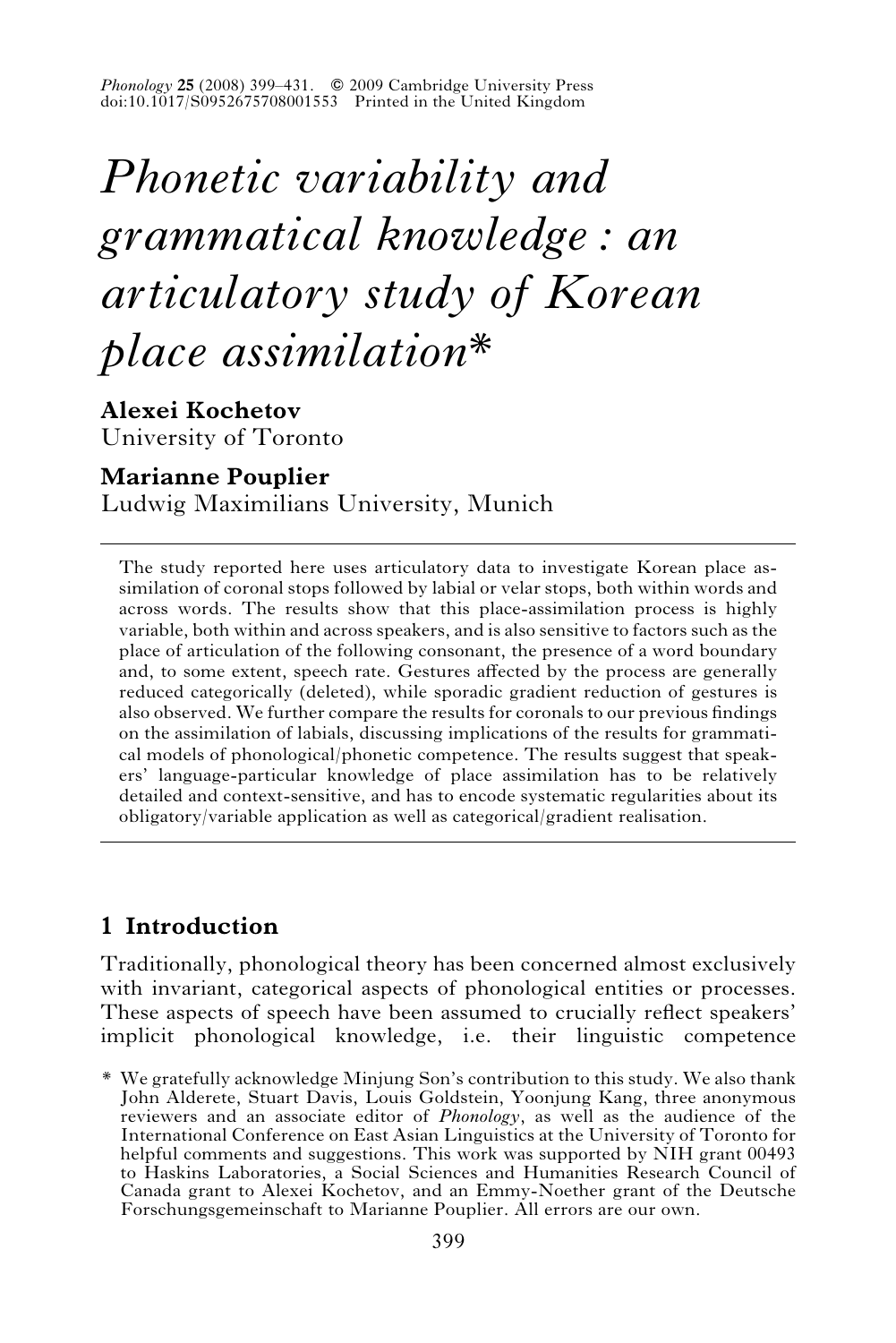(Chomsky & Halle 1968). Variability and gradience, on the other hand, have been widely viewed as external to the grammar proper, reflecting speakers' performance. Investigations of these aspects of phonological processes have therefore been relegated to the disciplines of sociolinguistics and phonetics. Much recent work in phonology, however, has questioned these traditional assumptions, showing that at least some types of variability (optionality) and gradience (partial phonetic realisation) are part of linguistic competence (see e.g. Anttila 2003, 2007). One of the most important findings of this research is that differences between obligatory and optional or between categorical and gradient aspects of phonological structure are rarely clear-cut, with both types governed by apparently the same general factors. In particular, many variable and gradient speech phenomena exhibit regularities akin to obligatory and categorical phonological properties. For example, the well-known process of word-final  $t/d$ -deletion in English (e.g. *lost*  $\sim$  *los, west side*  $\sim$  *wes side*) is highly variable, yet sensitive to a grammatical variable – the sonority of the following segment (Guy 1991, Coetzee 2004). Phonetic differences between the 'clear' and 'dark' allophones of English /l/ in many contexts (e.g. *free-ly vs. feel-y*) are gradient, yet clearly influenced by grammatical factors – syllable position, morphological structure and prosodic boundary strength (Giles & Moll 1975, Sproat & Fujimura 1993, Boersma & Hayes 2001, Scobbie *et al*. 2007). Another interesting finding is that speakers possess internalised knowledge of many variable/gradient regularities found in speech processes, in the same way as they possess knowledge of obligatory/ categorical regularities. For example, speakers of Hungarian who apply the process of vowel harmony to novel stems in a 'wug' test do it in a way that closely matches the variation and relative frequencies observed in the lexicon (Hayes & Londe 2006). Native English listeners are sensitive to the degree of contextual reduction of gestures (e.g. the tongue-tip gestures of /t/ and /d/ in *la*t*e calls*, *roa*d *collapsed*), and actively use this knowledge in word-recognition and lexical decision tasks (Wright & Kerswill 1989, Nolan 1992, Marslen-Wilson & Warren 1994; but see Gow 2003).

In this paper we examine some less studied variable aspects of one relatively well-known phonological process – place assimilation in Korean. We focus on the assimilation (or its absence) of coronal stops to following labial and velar stops, both within and across words. Tracking articulation by means of an articulograph (EMMA; Perkell *et al*. 1992), we examine the presence or absence of assimilation in the speech of three native speakers of Korean. We show that this place-assimilation process is indeed highly variable, both within and across speakers, and that it is also sensitive to such factors as the place of articulation of the following consonant, the presence of a word boundary and, to some extent, speech rate. Articulatory gestures affected by the process are generally reduced categorically (deleted), while sporadic gradient reduction of gestures is also observed. We further compare the results for coronals to our previous findings on the assimilation of labials, discussing implications of the results for grammatical models of phonological/phonetic competence.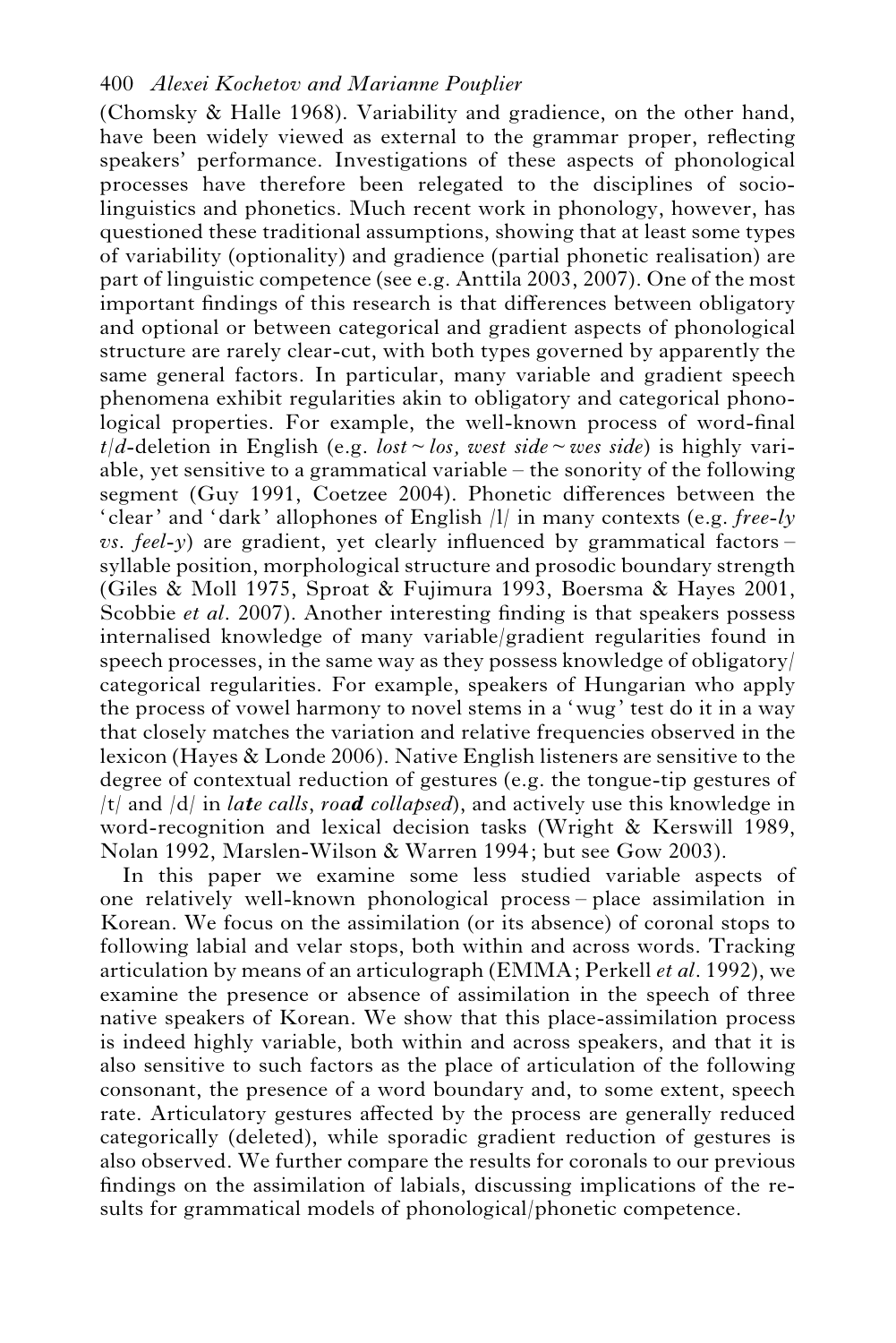An experimental investigation of Korean assimilation is of particular interest in the context of recent studies that examine the phonetic details of place-assimilation processes in various languages. These studies have revealed that place-assimilation processes may be implemented rather differently within a given language – categorically or gradiently, obligatorily or optionally – depending on a number of factors, both within and across speakers' productions. For example, Farnetani & Busa` (1994), who examined Italian nasal place assimilation using electropalatography (EPG), found that the implementation of the process is highly contextspecific. Their speakers assimilated word-final  $|n|$  categorically before velar  $|k|$  and gradiently before postalveolar  $|f|$ . In the former case, the lingual contact during the nasal was in the velar area, rather than in the alveolar area; in the latter case, the contact was intermediate between the alveolar and postalveolar areas, indicative of gestural 'blending' (Browman & Goldstein 1989). Before the alveolar trill  $|r|$ , the lingual gesture of /n/ was usually absent altogether, i.e. categorically reduced (deleted). These articulatory strategies were consistent across the three speakers examined in the study. Interestingly, the speakers differed in how they realised /n/ in yet another context, before the postalveolar fricative /s/. Two of the speakers produced nasals with different degrees of alveolar/postalveolar blending; the other speaker produced a nasal fully assimilated in place, yet gradiently reduced in duration (with nasality realised mainly on the preceding vowel). Similar context-specific effects in the implementation of nasal place assimilation have been observed for Catalan (Recasens & Pallarès 2001) and Castilian Spanish (Honorof 1999). Earlier instrumental studies of English coronal place assimilation have established that the process can be gradient and variable, presumably characteristic of casual style and fast speech rate (Hardcastle & Roach 1979, Barry 1991, Nolan 1992, Byrd 1996). Some recent findings, however, suggest that the implementation of the process is more complex. Ellis & Hardcastle (2002), who examined the production of British English nasal+velar sequences using both EPG and EMMA, found considerable inter- and intra-speaker differences. Four of their eight subjects showed categorical place assimilation in all their productions – a complete reduction of the alveolar gesture accompanied by an extension of the dorsal gesture. Two other subjects varied between no assimilation (a fully realised alveolar gesture) and categorical assimilation. The other two subjects showed gradient assimilation – a continuum of coronal gesture realisations from complete closure through a partially reduced gesture to a completely reduced gesture. Taken together, these studies suggest that place-assimilation processes are more complex than has been previously assumed. They also suggest that speakers' language-particular competence, their implicit phonological/phonetic 'knowledge' of place assimilation, has to be relatively detailed and context-sensitive, and has to encode systematic regularities in its obligatory/variable application and categorical/gradient realisation. The goal of this paper is to explore systematic regularities in the application and realisation of Korean place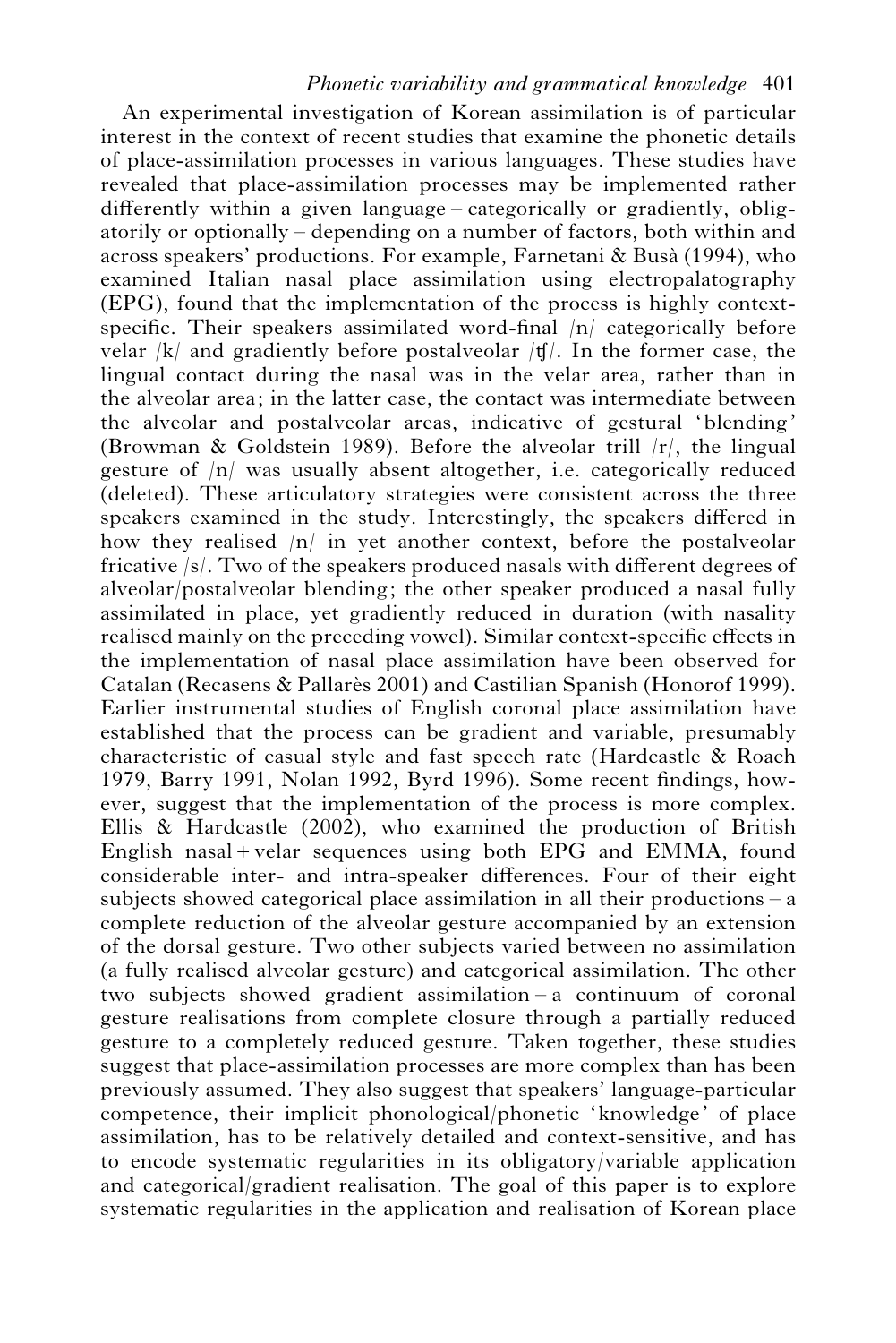assimilation, thus contributing to a better understanding of language- and speaker-particular phonological/phonetic competence in general.

The paper is organised as follows: in  $\S$ 2 we describe key properties of Korean place assimilation, review some theoretical accounts of the process and set up predictions for an experimental study.  $\S$  3 and 4 present experimental results on coronal and labial stops respectively. In  $\S$ 5, we discuss implications of our results for accounts of Korean place assimilation, as well as for modelling variability and gradience in general.

## **2 Korean place assimilation: background and predictions**

## **2.1 Key properties**

 $($ 

The place-assimilation process of Korean is interesting in a number of ways. First, the process is inherently variable, in that it is optional. According to Kim-Renaud (1991: 231), it occurs in colloquial, casual speech styles rather than in formal, careful styles. Jun (1995) describes place assimilation as characteristic of fast, rather than slow speech. Speakers appear to be aware of the phenomenon, as prescriptive grammars explicitly discourage the use of assimilated variants (Kim-Renaud 1991: 250).

Second, the process has been described (Kim-Renaud 1991: 231–234, Ahn 1998) as exhibiting certain place of articulation asymmetries in the consonants which are affected (targets) and in those which induce the assimilatory change (triggers). Thus coronal stops optionally assimilate in place to following labials and dorsals (1a). Note that underlying  $/t<sup>h</sup>/$  and  $/s/$ place to following labials and dorsals (1a). Note that underlying /t<sup>u</sup>/ and /s/<br>in coda position are realised as lenis unreleased [t'], as a result of laryngeal and manner neutralisation processes. Labial stops optionally assimilate to following dorsals (1b). They do not, however, assimilate to following coronals (1c). Finally, dorsals assimilate neither to labials nor to coronals (1d). Underlying lenis stops become fortis when preceded by stops and are voiced between sonorants, as a result of post-obstruent tensing and intersonorant voicing processes (Kim-Renaud 1991: 231–234, Ahn 1998).

| 1)                                      | unassimilated<br>(careful style)      | <i>assimilated</i><br>(casual style)                       |                         |
|-----------------------------------------|---------------------------------------|------------------------------------------------------------|-------------------------|
| a. $\sqrt{pat^h\text{-}pota}/$          | $[pat]$ <sup>o'oda]</sup>             | [pap'p'oda]                                                | 'rather than the field' |
| /path-kwa/                              | [pat'k'wa]                            | [pak'k'wa]                                                 | 'field and'             |
| $\alpha$ -pocaki/                       | [ot <sup>'</sup> p'odzagi]            | [op'p'odzagi]                                              | 'clothes wrapper'       |
| /os-kol <del>i</del> m/                 | [ot'k' or im]                         | $[ok'k'$ orim]                                             | 'clothes wrapper'       |
| $b.$ /pap-kilis/                        | $\lceil$ pap $\lceil$ k'irit $\rceil$ | $[pak'k'$ irit]                                            | 'rice bowl'             |
| $/t$ <sup>h</sup> op-k <sup>h</sup> al/ | $\lceil \text{thop'khal} \rceil$      | $\lceil$ t <sup>h</sup> ok <sup>1</sup> k <sup>h</sup> al] | 'handsaw'               |
| c. $\vert$ pap-to $\vert$               | $[$ pap $\vec{t}$ 'o $]$              | $\mathbb{I}$ [patt'o]                                      | 'rice also'             |
| /kap-ca/                                | [kap'tf'a]                            | $*$ [kat't]'a]                                             | 'let's pay back'        |
| d. $/kuk-po/$                           | [kuk'p'o]                             | $*$ [kup'p'o]                                              | 'national treasury'     |
| pak-to/                                 | [pak't'o]                             | $*[{\mathsf{part}}' {\mathsf{o}}]$                         | 'outside also'          |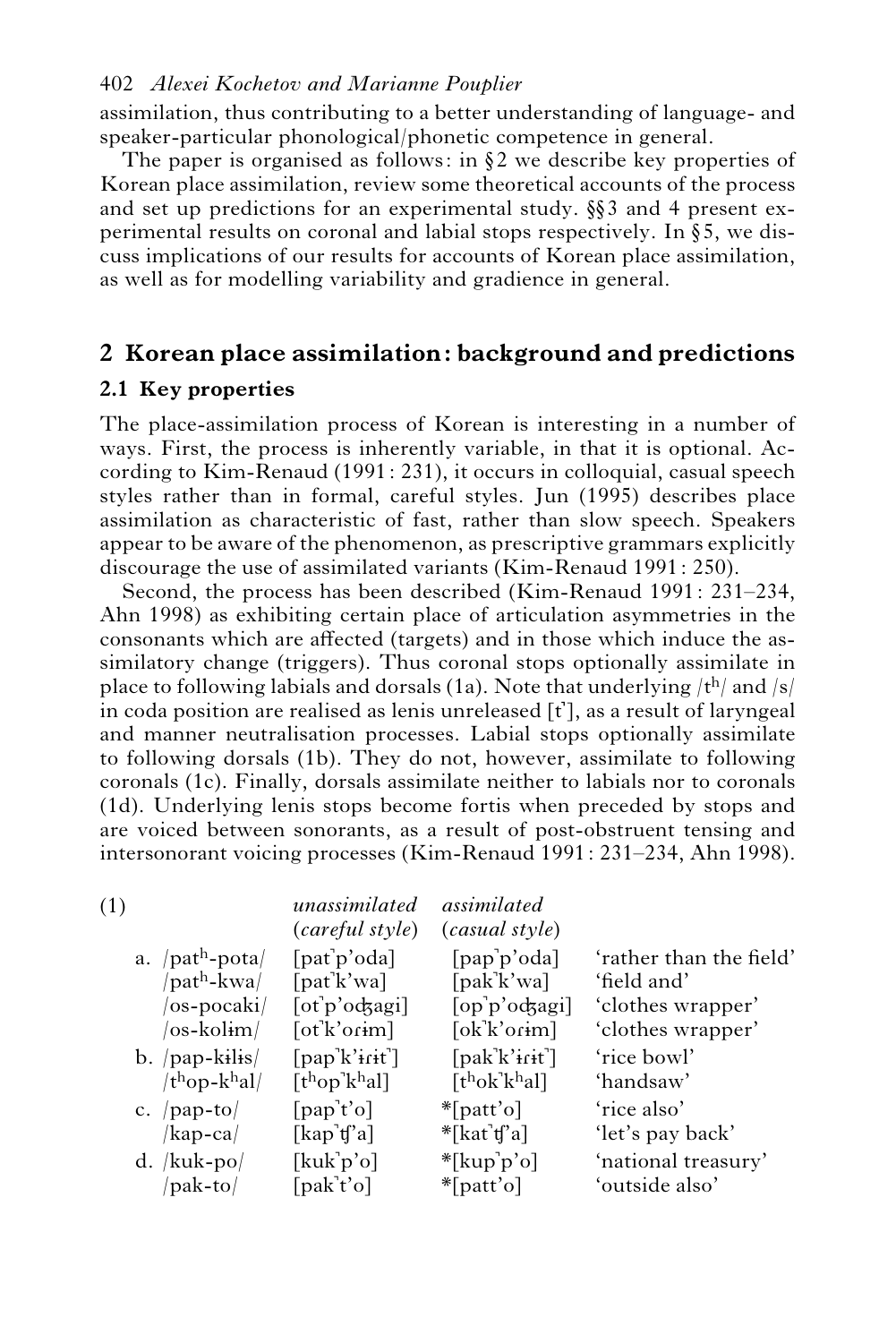#### *Phonetic variability and grammatical knowledge* 403

In sum, the data show that Korean velars are not susceptible to assimilation, while labials and coronals are. In addition, velars and labials can trigger assimilation of preceding consonants, while coronals systematically fail to do so. This property of Korean place assimilation has received considerable attention in recent phonological literature, and is often interpreted as evidence for the relative markedness of places of articulation: dorsal > labial > coronal (Jun 1995, de Lacy 2002; but see Rice 1999, Hume 2003).

The third, and least understood, property of Korean place assimilation is its possibly gradient (partial) phonetic realisation. Jun (1996), who conducted an intraoral air-pressure experiment with 14 speakers producing utterances containing a /pk/ sequence, inferred indirectly from the airpressure patterns that the lip gesture of /p/ was often reduced gradiently in terms of a partial reduction in movement amplitude, rather than being absent categorically  $(|p+k| \rightarrow [p]k]$ ; subscript segments here and below indicate segments whose gestures are gradiently reduced). He proposed that Korean labial place assimilation is a gradient phonetic process, akin to English coronal assimilation (e.g. *tha*[ $_{t}$ ] *boy*, *tha*[ $_{t}$ ] *girl*) (Nolan 1992, Browman & Goldstein 1995). By extension, Korean coronal place assimilation has also been assumed to be gradient (Jun 1995: 171), although this process has not been instrumentally investigated.

Another study on Korean labial assimilation, however, revealed different results (Son *et al*. 2007). This study used articulography (EMMA), in which lip movement is directly tracked by sensors attached to the upper and lower lips. The three speakers employed in the study clearly exhibited categorical assimilation: the lip gesture of  $|p|$  was either fully realised  $([pk])$  or absent altogether  $([kk])$ . Consistently with Jun's findings, however, the speakers showed considerable within- and cross-speaker variation in the rate of assimilation/gestural reduction. That is, while the assimilation process exhibited little phonetic variability in terms of the degree to which the lip closure was realised, it was variable in that it was probabilistic in its occurrence. None of the three speakers, however, reduced  $|p|$  across words, contrary to the observations of Jun (1995). Whether this difference can be attributed to differences in stimulus composition between the two studies or was conditioned by the different measurement techniques employed is unclear. The results nonetheless suggest that at least some speakers' implementation of the process is sensitive to prosodic/word boundaries. We will return to these results in  $§4$ .

Of the various properties of Korean place assimilation, variability (optionality) and gradience (partial phonetic realisation) will be our main focus, although place target/trigger asymmetries and (in)sensitivity to boundaries will also be of interest.

## **2.2 Previous formal accounts**

Most phonological accounts of Korean place assimilation have been concerned with capturing the place target/trigger asymmetries, rather than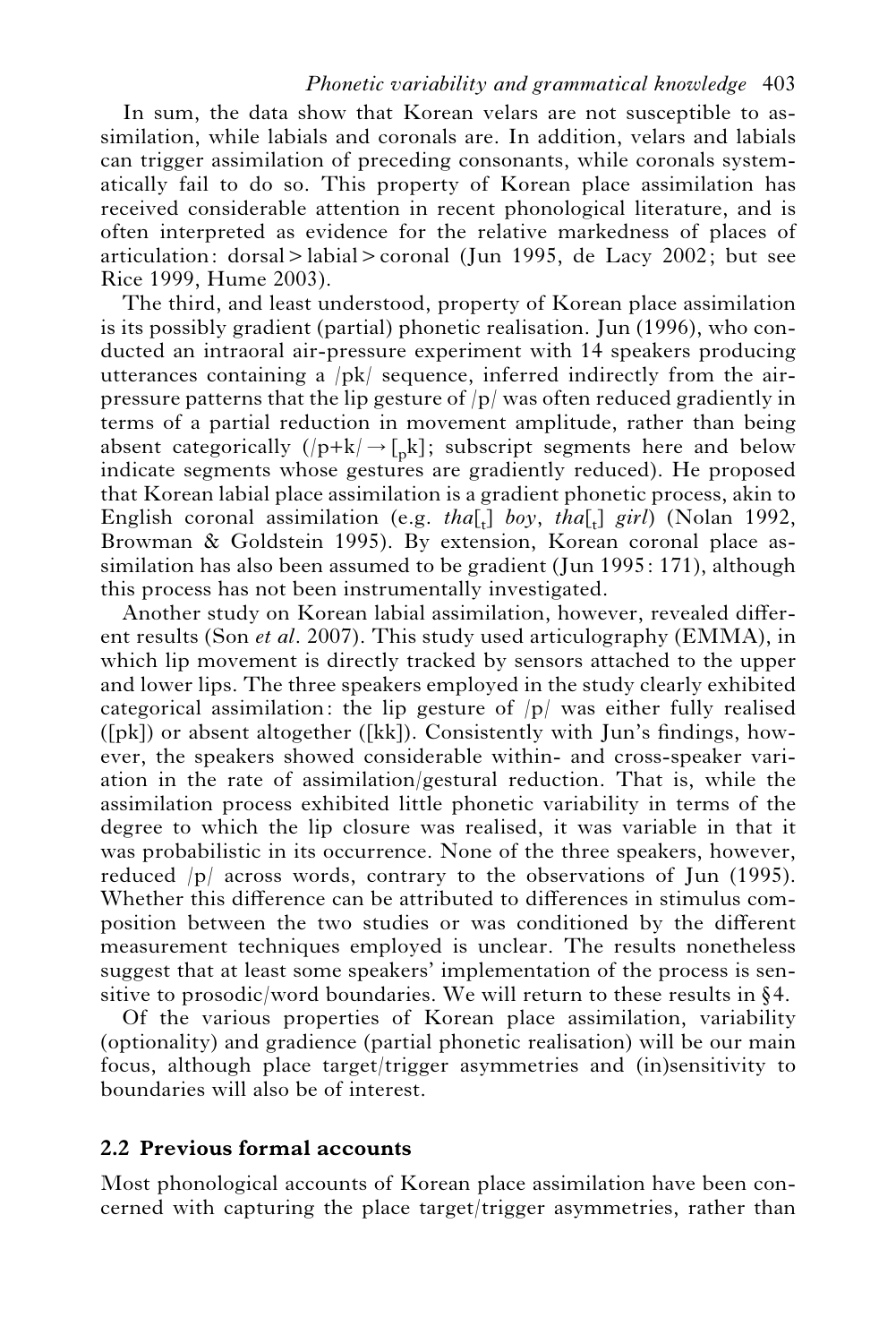variability and gradience. Kim-Renaud (1991: 236–237), for example, uses *SPE*-style formalism for her rule of 'anterior assimilation' (2), with [anterior] assumed to include both coronals and labials. The optionality of the rule is marked diacritically; optional rules are assumed to apply late in the derivation (cf. postlexical rules in Lexical Phonology; Kiparsky 1985).

## (2) *Anterior assimilation* (optional)  $[-cont, +ant] \rightarrow [\alpha$ Place] / $[-cor, \alpha$ Place]

Ahn (1998: 106f) proposes a feature-geometry account of the process, in which regressive assimilation is triggered by underspecification of consonants for place. He adopts representations in which coronals are underspecified for place (a bare [Place] node), labials are partially underspecified ([Place [peripheral]]) and velars are fully specified ([Place [peripheral [dorsal]]]). Fully and partially underspecified segments – coronals and labials – acquire place features from following more structurally complex consonants (3a). Assimilation of labials and velars to following coronals, and of velars to labials and coronals, is ruled out, as there are no features to spread ((3b); cf. the feature-geometry account in Cho 1990).



Ahn briefly notes that the process applies variably (1998: 100); however, what it is that conditions this variability is not part of the account. Notice also that the feature-spreading account does not allow for the gradient, partially phonetic implementation of assimilation (Browman & Goldstein 1989, Jun 1995): segments that acquire place features through spreading (e.g.  $|t|$  in  $|tp|$ ,  $|p|$  in  $|pk|$ ) would no longer receive [coronal] or [labial] features at the end of derivation, and thus would be unambiguously interpreted phonetically as [p] or [k].

Jun (1995, 2004) proposes an optimality-theoretic account of Korean place assimilation in the context of a cross-linguistic typology of place assimilation. His analysis of Korean attempts to capture not only place target/trigger asymmetries, but also its optional and (apparently) gradient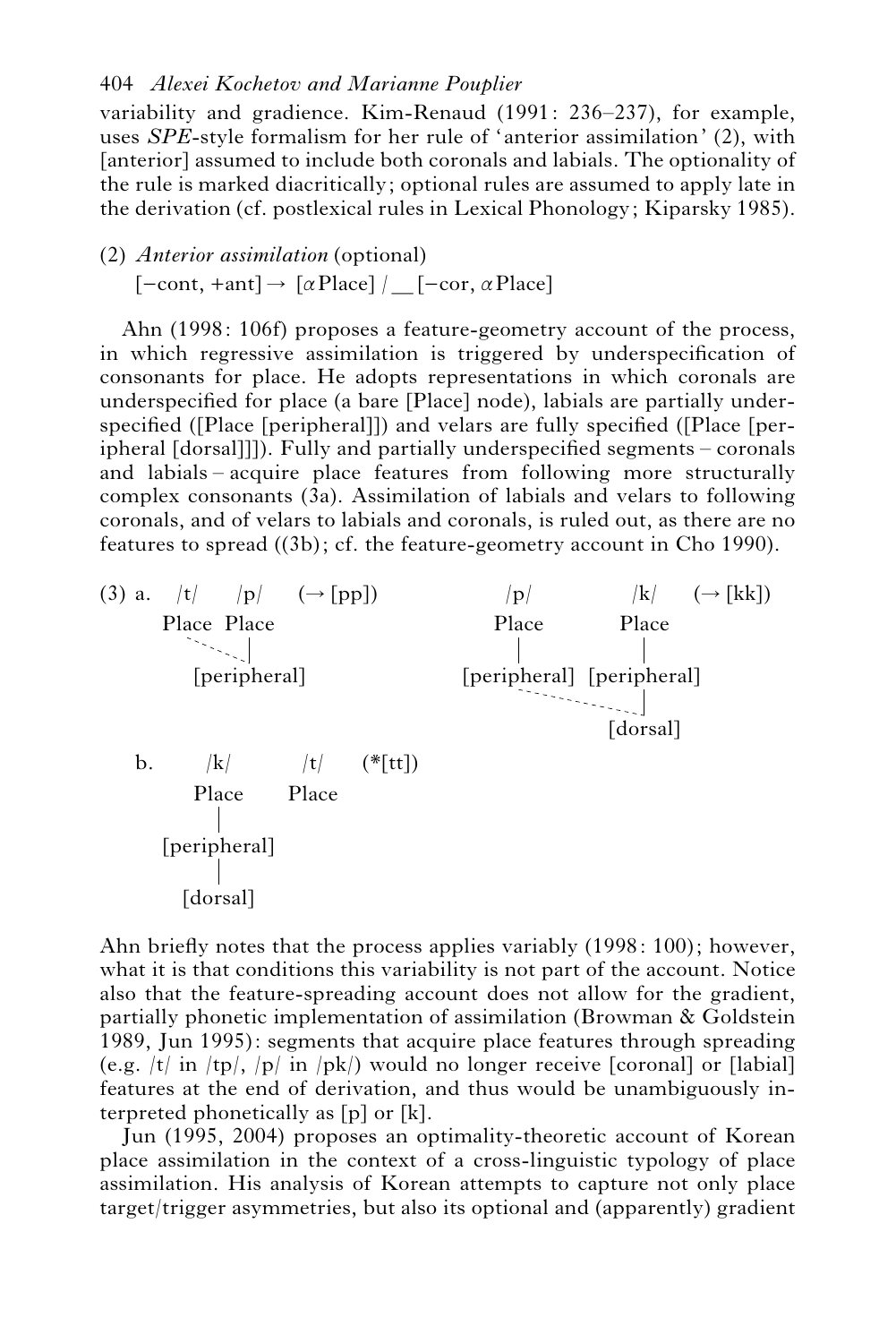implementation. Jun adopts gestural representations, where the place features [labial], [coronal] and [dorsal] are represented as the articulatory gestures Lips, Tongue Tip and Tongue Body respectively (Browman & Goldstein 1989, 1992). The gestural display in (4) schematically represents assimilation of coronal  $|t|$  to velar  $|k|$  (based on Jun 2004: 72). The unassimilated sequence has two partly overlapped oral gesture constrictions, Tongue Tip and Tongue Body, shown as shaded boxes. The length of the boxes represents the time interval during which the vocal tract is actively controlled by a given gesture. The assimilated sequence [kk] has only one gesture, Tongue Body, extended in time compared to a singleton /k/; the Tongue Tip gesture has been fully reduced (deleted). Thus, in terms of articulation, categorical place assimilation involves the (complete) reduction of one gesture and the extension of the other gesture.



According to Jun, reduction of gestures (and ultimately assimilation) is triggered by pressure to 'conserve articulatory effort' on the part of the speaker (Lindblom 1990, Kirchner 1998). He formalises this factor as an optimality-theoretic markedness constraint WEAKENING (5a). In the vein of H&H (hypo- and hyper-articulation) theory (Lindblom 1990), this markedness constraint is in conflict with a set of perceptually motivated faithfulness constraints, which require the speaker to make more effort to 'preserve' sounds that are more perceptually salient and relax their articulation of sounds that are less perceptually salient. The PRESERVE(place) constraints relevant to the analysis of Korean are shown in (5b) (based on Jun 2004: 70ff).

(5) a. WEAKENING

Conserve articulatory effort.

b. Pres(pl[dors])

Preserve acoustic cues to [dorsal]. PRES(pl[lab]) Preserve acoustic cues to [labial]. PRES(pl[cor]) Preserve acoustic cues to [coronal].  $PRES(pl[cor])$ Preserve acoustic place cues before [coronal].

Ranking the WEAKENING constraint above the PRESERVE constraints for [labial] and [coronal] results in the reduction of corresponding gestures (cf.  $(6a)$ ). Ranking PRES(pl[ $cor$ ]) above the WEAKENING constraint ensures that gestures are not reduced before coronals. The equivalent ranking of PRES(pl[dors]) prevents the reduction of velar gestures (see Jun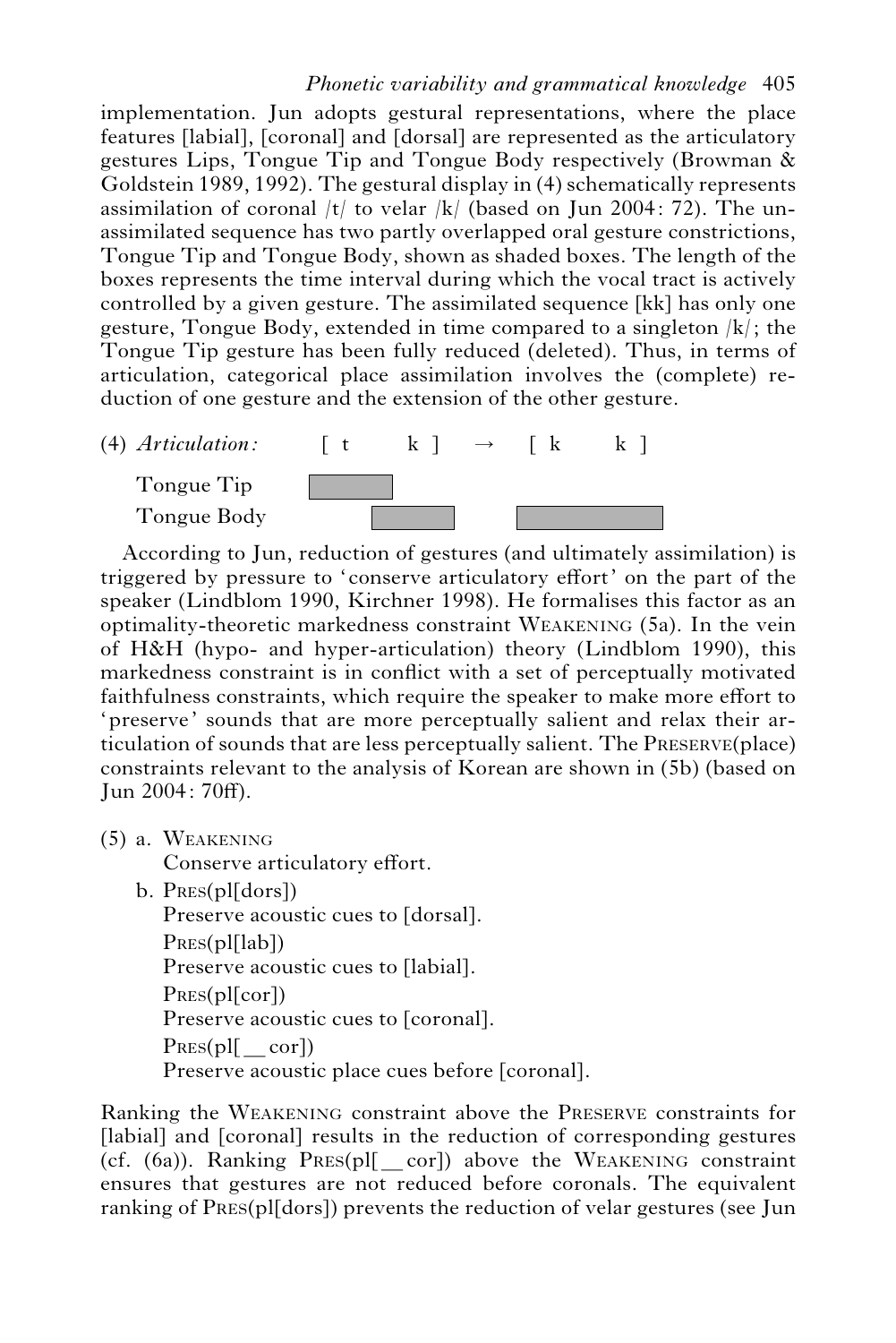$2004: 76f$  for details).<sup>1</sup> This ranking is capable of generating the pattern of Korean place assimilation as it has been described for the fast/informal register. Other PRESERVE constraints, omitted here, ensure the regressive directionality of the process and the lack of deletion as a repair strategy; see Jun (2004) for details. Note that the analysis does not refer to prosodic (word) boundaries, therefore assimilation is expected to apply both within and across words. Under this ranking, an input sequence /tk/ (within words or across words) will be always realised as the assimilated [kk], with the Tongue Tip gesture of  $|t|$  fully reduced, as illustrated in the diagram in (4). An input sequence /kt/, however, will not be affected.

Optionality of place assimilation is modelled by register-specific re-ranking of the WEAKENING constraint. In the fast/informal register, WEAKENING is ranked above the faithfulness constraints for labial and coronal gestures, resulting in place assimilation (6b); in the slow/formal register, these constraints are re-ranked, resulting in unassimilated outputs. The ranking of the WEAKENING and PRESERVE constraints in the grammar is therefore variable (as opposed to strict): both kinds of rankings are probabilistically possible, although tied to respective registers. In this sense, Jun's (1995, 2004) approach predates the later development of Stochastic OT (Boersma 1998, Boersma & Hayes 2001).

|  | $(6)$ a. Register: fast/informal                                  | $PRES(p1[dors]), PRES(p1[cor]) \ge$                                 |
|--|-------------------------------------------------------------------|---------------------------------------------------------------------|
|  |                                                                   | WEAKENING $\gg$                                                     |
|  |                                                                   | $PRES(p1[lab])$ , $PRES(p1[cor])$                                   |
|  | Output: [kp, kt, pt, kk $(*pk)$ , kk $(*tk)$ , pp $(*tp)$ ], etc. |                                                                     |
|  | b. Register: slow/formal                                          | PRES(p1[dors]), PRES(p1[cor]),<br>$PRES(p1[lab])$ , $PRES(p1[cor])$ |
|  |                                                                   | WEAKENING                                                           |

Output: [kp, kt, pt, pk, tk, tp], etc.

Finally, Jun models gradience in place assimilation by introducing gradient WEAKENING and PRESERVE constraints and refining the set of register-specific rankings (cf. Kirchner 1998). Sample rankings of such constraints are shown in Table I, where the WEAKENING constraints  $W_{0.1x}-W_{1x}$  prohibit producing gestures whose effort cost is above a given amount (in decreasing order), the PRESERVE constraints  $P_{10}-P_{100}$  require

<sup>1</sup> Jun (2004: 76f) motivates the rankings of the PRESERVE(place) constraints on the basis of acoustic/perceptual considerations. Thus, the higher ranking of PRES(pl[dors]) relative to PRES(pl[lab]) and PRES(pl[cor]) is based on the observation that unreleased velars are more acoustically salient than other places, being characterised by the convergence of F2 and F3 transitions. The lower ranking of PRES(pl[cor]) relative to PRES(pl[lab]) and PRES(pl[dors]) is attributed to the overall poor acoustic cues to unreleased coronals compared to unreleased labials and velars. Finally, the higher ranking of PRES(pl[\_cor]) relative to PRES(pl[lab]) is presumably due to the greater acoustic salience of C1 place before coronals than before noncoronals, since C1 gestures are not masked by coronal gestures of C2, which tend to be implemented relatively rapidly. See Kochetov  $\&$  So (2007) for a perceptual investigation of these claims.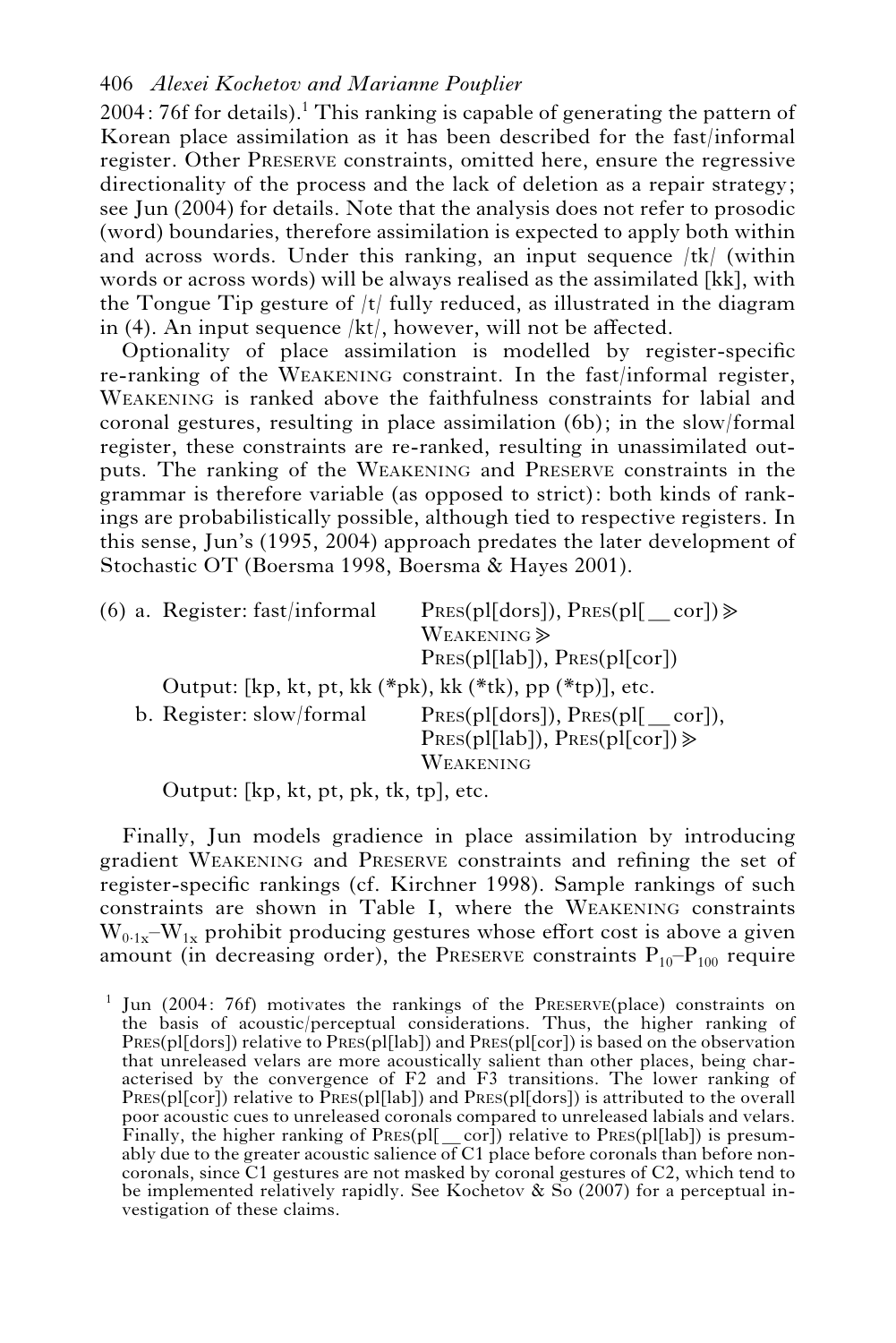| register         | slow/formal                                    |                               | $\Leftrightarrow$ | fast/informal             |                           |
|------------------|------------------------------------------------|-------------------------------|-------------------|---------------------------|---------------------------|
|                  | A                                              | В                             | .                 | J                         | К                         |
| ranking          | $\mathbf{P}_{10}$                              | $\mathbf{P}_{10}$             |                   | $\rm W_{1x}$              | $\rm W_{1x}$              |
|                  | $\mathrm{P}_{20}$                              | $\mathbf{P}_{20}$             | .                 | $W_{0\cdot 9x}$           | $W_{0\cdot 9x}$           |
|                  | .                                              | .                             | .                 | $\rm W_{0\cdot 8x}$       | $\rm W_{0\cdot 8x}$       |
|                  | $\mathrm{P}_{70}$                              | $\mathrm{P}_{70}$             | .                 | $\rm W_{0\cdot7x}$        | $\rm W_{0\cdot7x}$        |
|                  | $\mathrm{P}_{80}$                              | $\mathrm{P}_{8\underline{0}}$ | .                 | .                         | .                         |
|                  | $\mathbf{P}_{9\underline{0}}$                  | $P_{90}$                      | .                 | $\rm \bar{W}_{0\cdot 2x}$ | $W_{\text{0-2x}}$         |
|                  | $P_{100}$                                      | $\rm \bar{W}_{1x}$            | .                 | $P_{10}$                  | $\rm \bar{W}_{0\cdot 1x}$ |
|                  | $\rm \bar{W}_{1x}$                             | $P_{100}$                     | .                 | $\rm \bar{W}_{0\cdot 1x}$ | $\overline{P_{10}}$       |
|                  | $\rm \bar{W}_{0.9x}$                           | $\rm \overline{W_{0.9x}}$     | .                 | $\overline{P_{20}}$       | $P_{20}$                  |
|                  | $\rm W_{0^-8x}$                                | $\rm\bar{W}_{0.8x}$           |                   |                           | .                         |
|                  | $\rm W_{0\cdot7x}$                             | $\rm W_{0\cdot7x}$            |                   | $P_{70}$                  | $P_{70}$                  |
|                  |                                                |                               | .                 | $\mathrm{P}_{80}$         | $\mathrm{P}_{80}$         |
|                  | $W_{0\cdot 2x}$                                | $W_{0\cdot 2x}$               |                   | $\mathrm{P}_{90}$         | $\mathrm{P}_{90}$         |
|                  | $\mathbf{W}_{0\cdot 1 \underline{\mathbf{x}}}$ | $W_{0\cdot 1x}$               | .                 | $P_{100}$                 | $\mathbf{P}_{100}$        |
| reduction degree | 0                                              | 10                            | .                 | 90                        | 100                       |

#### *Table I*

Rankings of gradient constraints and resulting patterns of reduction, based on Jun (2004).

maintaining a given percentage of place of articulation information (in increasing order) and registers A–K represent a continuum from the slowest/most formal register to the fastest/most informal register (based on Jun 2004: 80f). Different rankings of the constraints result in different degrees of reduction of articulatory gestures, increasing from register A to register K. Relevant parts are shaded. For example, in register B the constraint  $W_{1x}$  ('do not produce a gesture whose effort cost is 1') is ranked above the constraint  $P_{100}$  ('preserve at least 100% of cues to place'), but below the constraint  $P_{90}$  ('preserve at least 90% of cues to place'). This will result in a 10% reduction of the articulatory gesture. That is, the affected gesture is produced only partially, without a complete constriction being made (e.g. an incomplete constriction of the Tongue Tip at the alveolar ridge for  $|t\rangle$ . Jun's assumptions about the gradient implementation of Korean place assimilation are based on his experimental findings for labial reduction in /pk/ (Jun 1996). His study, however, did not examine assimilation in the coronal-initial sequences /tp/ and /tk/.

In sum, Jun's account of Korean place assimilation is different from other previous accounts in the sense that it attempts to capture both obligatory/categorical and variable/gradient aspects of the process through the introduction of stochastic, register-specific rankings and gradient constraints. This approach is not uncontroversial, as questions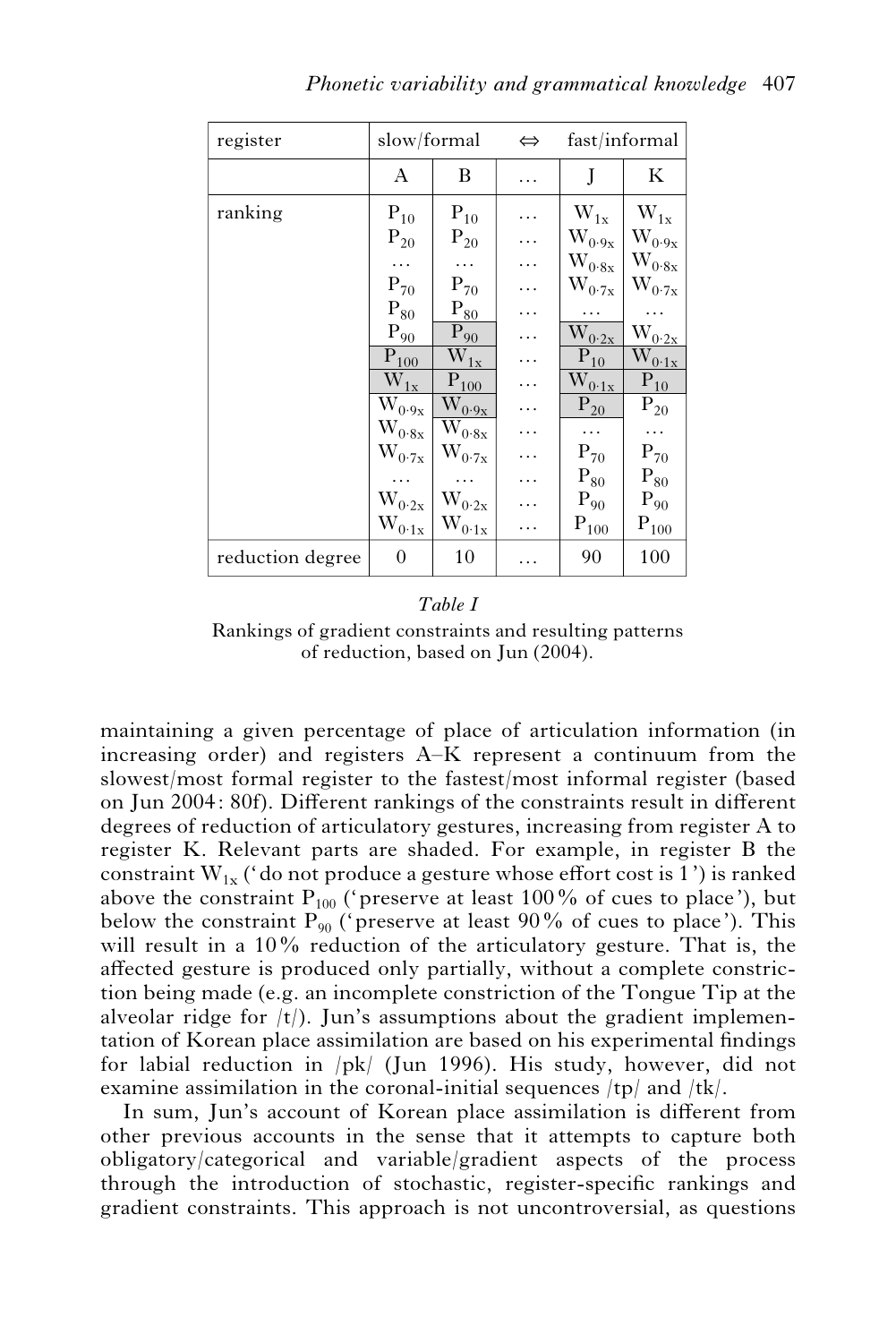remain about the necessity of incorporating functional teleologies in the grammar (Pouplier 2003, Blevins 2004, 2007) and about adequate ways of modelling the mapping between continuous and discrete aspects of speech (e.g. Gafos 2006, Scobbie 2007). Independently of this, however, Jun's formalisation of Korean place assimilation yields testable hypotheses about patterns, types and relative frequencies of gestural reduction to be found in actual speech data. It will therefore serve as a point of reference for our experimental results. We return to some of the remaining questions at the end of the paper.

## **2.3 Predictions**

Assuming that the patterns of place assimilation exhibited by native speakers of Korean reflect the rankings of the grammatical constraints outlined above, we can predict the following. With respect to variability, in fast speech Korean speakers are expected to reduce the Tongue Tip gesture of  $|t|$  in  $|tp|$  and  $|tk|$  and the Lip gesture of  $|p|$  in  $|pk|$  (given the ranking WEAKENING $\geq$ PRES(pl[cor]), PRES(pl[lab]) in (6)), but not in slow speech (PRES(pl[cor]), PRES(pl[lab]) $\gg$ WEAKENING). Overall, rates of reduction should not differ substantially for  $|p|$  and  $|t|$  (given that PRES(pl[lab]) and PRES(pl[cor]) are in the same ranking stratum). Similarly, rates of reduction of  $|t|$  in  $|tp|$  and  $|tk|$  should not differ substantially from each other (given that both sequences are referred to by the same ranking WEAKENING $\geq$ PRES(pl[cor])). Further, rates of reduction should overall be similar within words and across words (given that the constraint rankings do not refer to boundaries). Finally, no reduction of  $|p|$  and  $|k|$ in the sequences  $\frac{pt}{k}$  /kt/ and  $\frac{kp}{is}$  is expected, regardless of the speech rate (PRES(pl[dors]), PRES(pl[ $cor$ ]) $\gg$ WEAKENING). With respect to the phonetic realisation of the Tongue Tip and Lip gestures in /tp/, /tk/ and /pk/, we would expect to find a continuum of values, from no reduction through various degrees of partial reduction to complete reduction. An increase in speech rate should lead to greater degrees of gestural reduction, with the fastest rate resulting in predominantly categorical reduction (given the register-dependent rankings of the gradient PRESERVE and WEAKENING constraints in Table I). Overall, the patterns of gradient/ categorical reduction should not differ substantially (i) between  $|p|$  and  $|t|$ , (ii) between  $\langle$ tp $\rangle$  and  $\langle$ tk $\rangle$  and (iii) between words and across words (given the same rankings of the respective constraints, as noted above). Finally, a reduction of the coronal gesture in  $\langle \text{tp} \rangle$  and  $\langle \text{tk} \rangle$  should be accompanied by temporal extension of the following labial or dorsal gesture  $(see (4)).$ 

In this paper, we test all these predictions experimentally. In  $\S$  we present an experiment designed to investigate the reduction of coronals as targets (in  $\vert$ tp $\vert$  and  $\vert$ tk $\vert$ ), as well as the lack of reduction of non-coronals in non-assimilating sequences (/pt/, /kt/ and /kp/). In  $\S4$  we review the results of an experiment by Son *et al*. (2007) investigating the reduction of labials as targets (in /pk/) in Korean.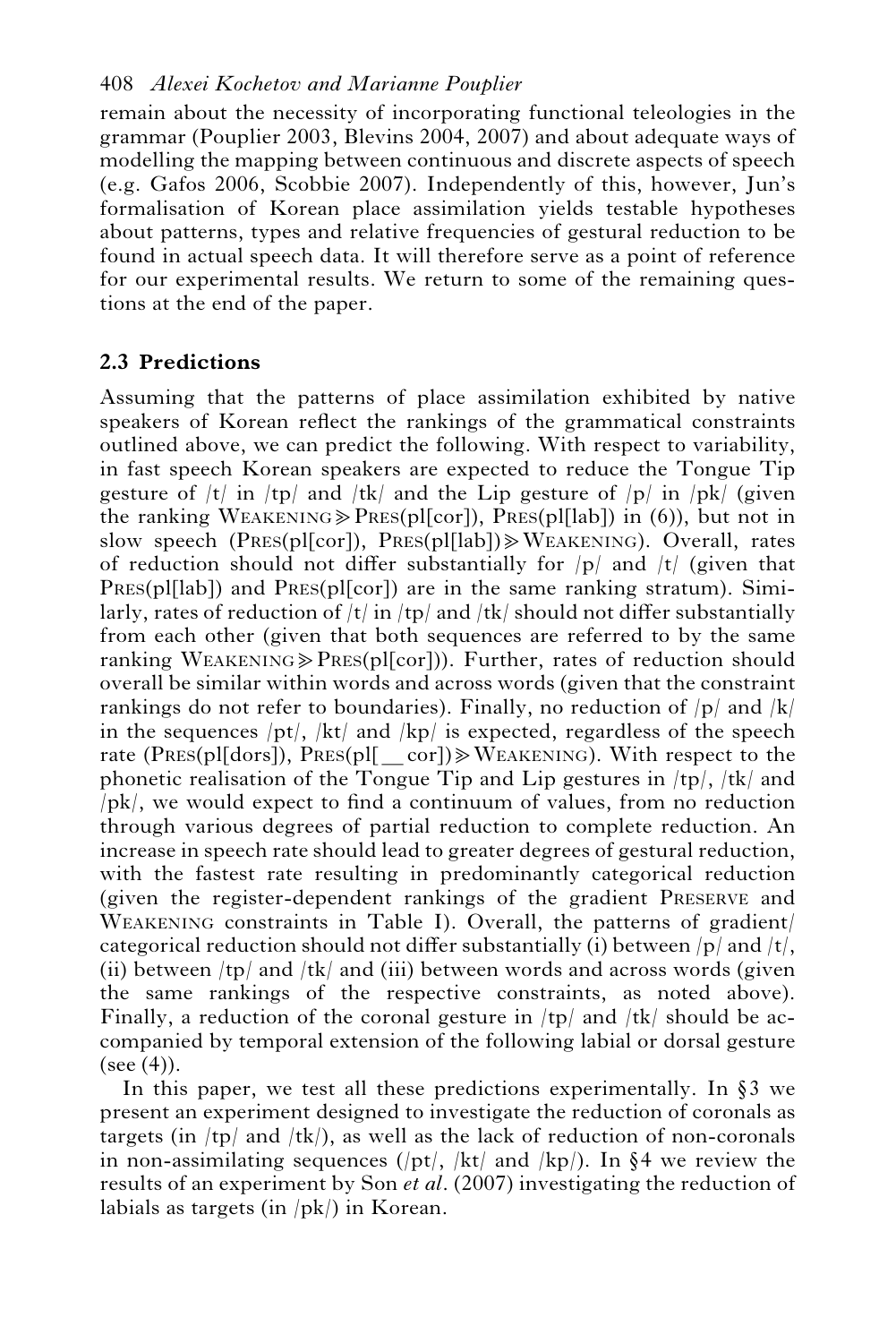## **3 Coronals as targets**

## **3.1 Method**

Three native speakers of the Seoul dialect of Korean, two males (K1 and K3) and one female (K2), participated in the experiment. All subjects were unaware of the purposes of the experiment. Experiment materials consisted of ' target' and 'control' items. Target items included words and phrases with sequences of coronal stops as C1 and labial or velar stops as C2 (7a). These sequences were expected to be pronounced variably as a function of speaking rate, either with a fully articulated [t] or with various degrees of reduction of the tongue-tip gesture, including its categorical deletion. Control items included words and phrases with coronals that were not expected to be reduced or deleted (7b), or words and phrases without coronals (7c). Note that some correspondences between underlying and surface consonants are obscured by other processes. Recall that underlying aspirated stops, affricates and /s/ surface in coda position as plain voiceless unreleased stops at the same place of articulation; plain voiceless stops become fortis when preceded by stops (see  $\S 2.1$ ). In addition, non-coronal C1 consonants in the non-assimilating sequences  $(pt/$ ,  $/kt/$  and  $/kp/$  were examined for reduction (cf. the relevant stimuli in (7b–d)). Two prosodic conditions, words and phrases, were used to determine whether place assimilation applies similarly in the two contexts. Preceding and following vowels were the same throughout the target and control items  $(|a|)$ .<sup>2</sup> The following list represents the full set of stimuli used in the current study.

| (7) a. Target words/phrases with coronal $C1$ |                      |                                                                                                                                                                                                                                                                        |  |  |  |
|-----------------------------------------------|----------------------|------------------------------------------------------------------------------------------------------------------------------------------------------------------------------------------------------------------------------------------------------------------------|--|--|--|
| $\frac{1}{\text{kas-pan}}$                    | $[tp'] \sim [pp']$   | 'hat-making store'                                                                                                                                                                                                                                                     |  |  |  |
| /kas pak'uəsə/                                | $[tp'] \sim [pp']$   | 'after changing hats'                                                                                                                                                                                                                                                  |  |  |  |
| /pas-kalak/                                   |                      | $[\text{tk'}]~\sim$ [kk'] 'toes (archaic)'                                                                                                                                                                                                                             |  |  |  |
|                                               |                      |                                                                                                                                                                                                                                                                        |  |  |  |
|                                               |                      |                                                                                                                                                                                                                                                                        |  |  |  |
| $/hap-tan/$                                   | [pt']                | 'a merger of political parties'                                                                                                                                                                                                                                        |  |  |  |
| /hap taŋki-mjənsə/                            | [pt']                | 'pulling the sum'                                                                                                                                                                                                                                                      |  |  |  |
| /mak-tambe/                                   | $\lceil k t' \rceil$ | 'a bad quality cigarette'                                                                                                                                                                                                                                              |  |  |  |
|                                               |                      | 'carelessly'                                                                                                                                                                                                                                                           |  |  |  |
|                                               |                      |                                                                                                                                                                                                                                                                        |  |  |  |
| $\langle$ aph-pal $\rangle$                   | [pp']                | 'a front paw'                                                                                                                                                                                                                                                          |  |  |  |
| /ap <sup>h</sup> palapo-ko/                   | [pp']                | 'to look forward and'                                                                                                                                                                                                                                                  |  |  |  |
| /ak-kam-cəŋ/                                  | [kk']                | 'hatred'                                                                                                                                                                                                                                                               |  |  |  |
| /ak katat <del>i</del> m-ko/                  | [kk']                | 'to renew spirit and'                                                                                                                                                                                                                                                  |  |  |  |
|                                               |                      |                                                                                                                                                                                                                                                                        |  |  |  |
| /ak-pali/                                     | $\lceil kp' \rceil$  | 'a tough fellow'                                                                                                                                                                                                                                                       |  |  |  |
| /ak pala-mjənsə/                              | kp'                  | 'wishing evil'                                                                                                                                                                                                                                                         |  |  |  |
|                                               |                      | $\pi$ /path kamcan-ha-mja/ [tk']~[kk'] 'estimating a dry field's value'<br>b. Control words/phrases 1 (including a tongue-tip gesture)<br>/mak tajan-ha-ke/ [kt']<br>c. Control words   phrases $2$ (no tongue-tip gesture)<br>d. Target words/phrases with velar $C1$ |  |  |  |

 $2<sup>2</sup>$  The need to control for vowel context led to the inclusion of some uncommon words, such as /pas-kalak/ ' toes'.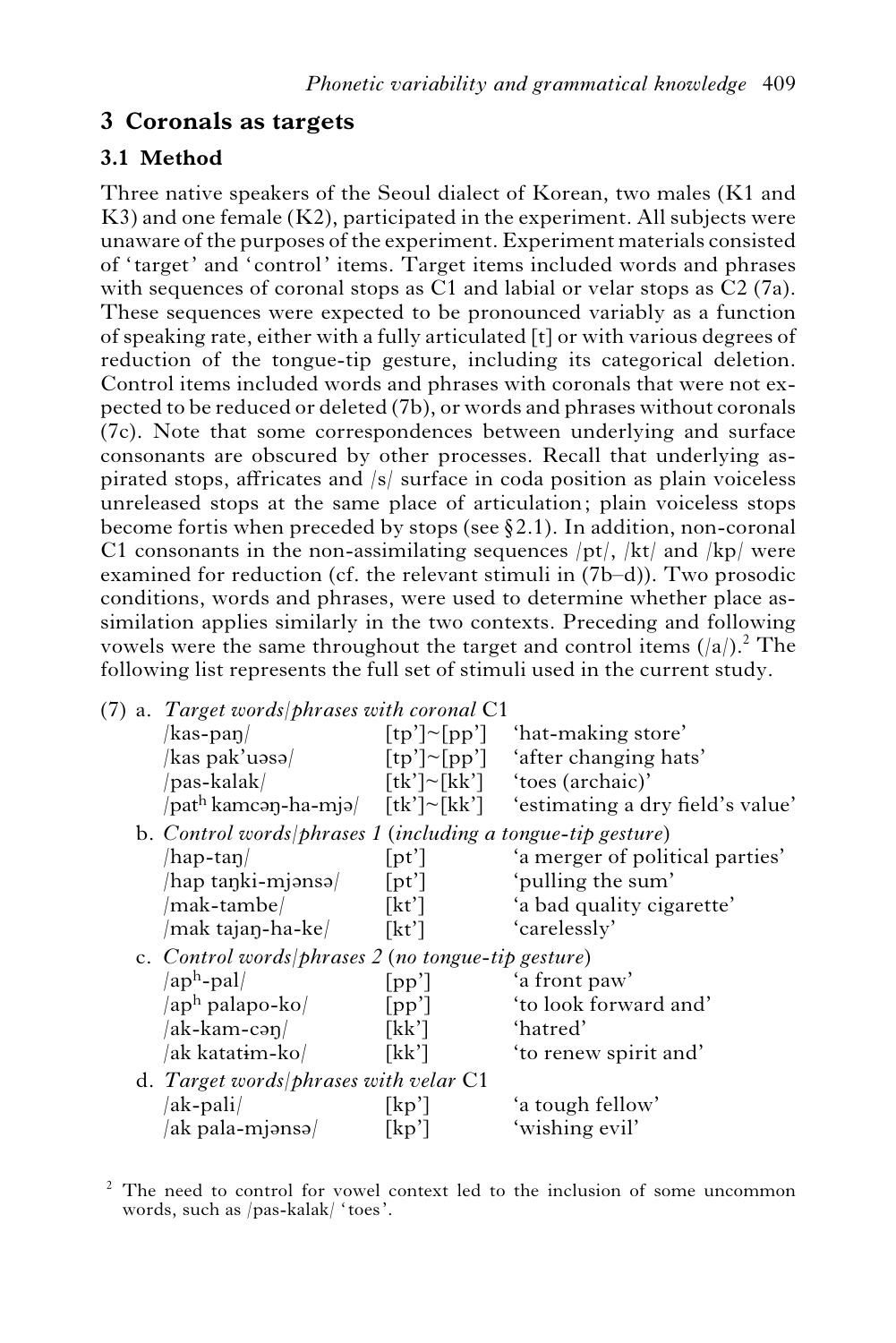All target and control items were presented randomly in a carrier phrase /neka lanin malil tilapoas'ta/ ('I have heard of ) for K1 and (to shorten the carrier phrase and thus reduce experiment time) /neka lako  $tiləs'ə/$  ('I heard it as  $'$ ) for subjects K2 and K3. On average, nine repetitions of each target word or phrase were collected. Since place assimilation in Korean has been noted to correlate with speech rate or register, we employed two speaking rate conditions: subjects were instructed to read the sentences at a normal, comfortable rate ('slow rate') or quickly (' fast rate'). A total of 60 target utterances were collected for speaker K1 (2 sequences  $\times$  2 boundary contexts  $\times$  2 speech rates  $\times$  7 or 8 repetitions), and 72 target utterances were collected for speakers K2 and K3 (2 sequences  $\times$  2 boundary contexts  $\times$  2 speech rates  $\times$  9 repetitions).

Articulatory movement data were collected with the electromagnetic midsagittal articulometer (EMMA; Perkell *et al*. 1992) at Haskins Laboratories. The apparatus allows the tracking of individual fleshpoints by means of small transducer coils attached to various points on the subject's vocal tract in the midsagittal plane. The details of the EMMA procedure and measurements are described in the Appendix. Using a classification metric based on the statistical distribution of the controls (also detailed in the Appendix) all tokens were labelled as unreduced, fully reduced or partially reduced. Reduction rate (percentage of all reduced tokens) was computed for each of the experimental conditions: context, boundary and speaking rate. These data were examined statistically using an ANOVA with the dependent variable Reduction Rate and the fixed factors Sequence (two levels:  $(tp)$  and  $/tk$ ), Boundary (two levels: word and phrase) and Speaking Rate (two levels: slow and fast), performed separately for each subject. Significance level was set at 0.05. Further, partially reduced tokens in each subject's productions were examined for degrees of reduction, and compared to fully reduced and unreduced tokens.

## **3.2 Results**

We will first examine the results for the reduction rate for  $/t/$ , our measure of variable application of the process, followed by the results for gradient/ complete realisation of coronal targets. Finally, we will examine the phonetic realisation of non-coronals in non-assimilating sequences.

3.2.1 *Variable application.* Reduction rate results for /t/ are plotted in Fig. 1 by speaker, Sequence and Boundary condition, for slow (a) and fast (b) speaking rate. Note that all three speakers exhibited gestural reduction in most conditions, with overall higher rates of reduction for K1  $(89\%; 53 \text{ tokens})$  and K3 (71%; 51 tokens) than for K2 (17%; 12 tokens). The subjects showed higher reduction rates in  $(tp)$  than in  $/tk$  within words; K1 and K3 had higher reduction rates in phrases than in words for /tk/. Reduction rate was somewhat higher in fast speech than in slow speech.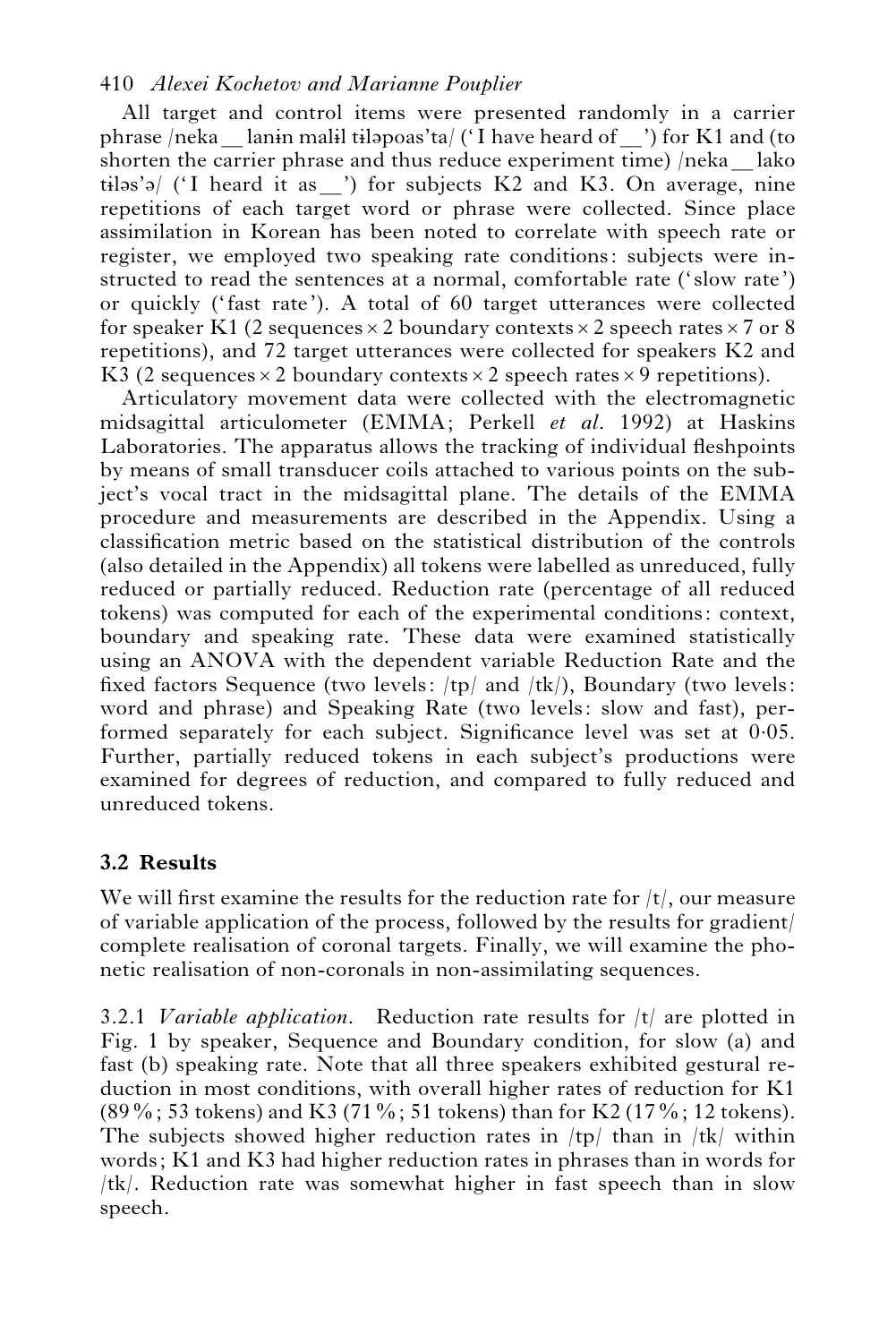

Reduction rate  $(\frac{9}{0})$  for the coronal gesture by consonant sequence,

boundary condition and subject, by slow (a) and fast (b) speaking rate.

ANOVA results revealed a significant effect of Sequence for K1 and K3 (F(1, 60) = 16.414, p < 0.001; F(1, 72) = 4.170, p < 0.05): there was more reduction in  $/tp$  than in  $/tk$ . There was a significant effect of Boundary for both K1 and K3 (F(1, 60) = 7.590, p < 0.01; F(1, 72) = 4.170,  $p < 0.05$ : they showed greater reduction in phrases than in words. Speaking Rate was significant only for K1 (fast  $>$  slow; F(1, 60) = 16.414,  $p < 0.001$ ). The results for this subject also showed a significant three-way interaction of Sequence  $\times$  Boundary  $\times$  Speaking Rate (F(1, 60) = 7.590,  $p < 0.01$ ). The interaction indicated that significant boundary and sequence differences for this subject were limited to the fast speaking rate, and speaking rate differences were limited to the  $/tk$  sequence (given the overall 100% reduction rate in  $(tp)$ . No significant differences in reduction rate were found for K2, likely due to the overall small number of reduced tokens for this subject. The different performance of K2 was also possibly related to the speaker's more careful and slower speaking rate throughout the experiment. However, measurements of overall duration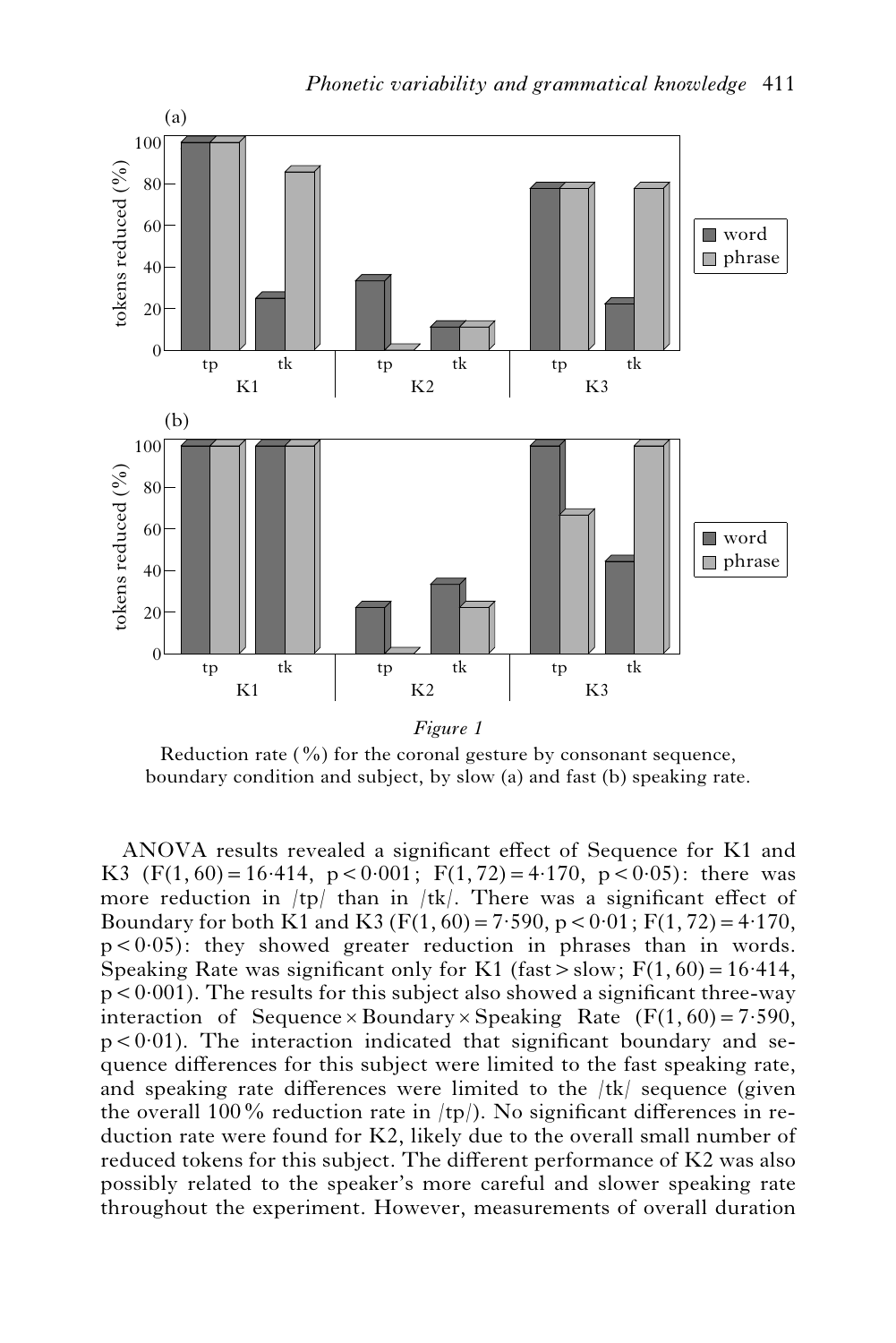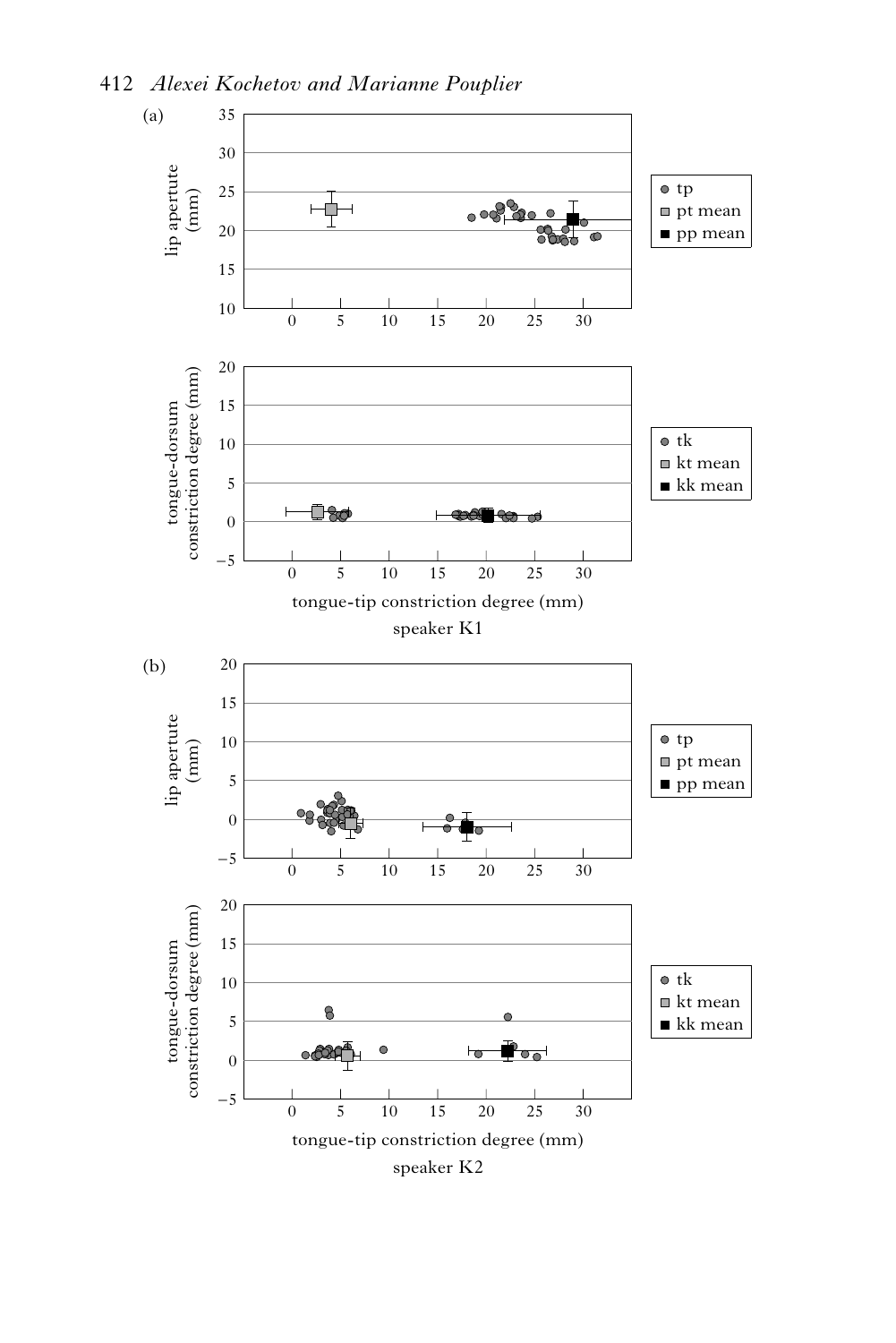

Scatterplots for all individual /tp/ and /tk/ tokens, for speakers K1 (a), K2 (b) and K3 (c). A constriction degree approximating zero indicates closure, as expected for a stop consonant. Error bars show two standard deviations from the mean.

of slow and fast utterances confirmed that there was a difference between the two speaking rate conditions: for all three subjects slow utterances were significantly longer than fast utterances  $(K1: t(27) = 10.93$ ,  $p < 0.001$ ; K2:  $t(35) = 6.838$ ,  $p < 0.001$ ; K3:  $t(35) = 12.496$ ,  $p < 0.001$ ).<sup>3</sup> Idiosyncratic between-subject differences in frequency and degree of assimilation have previously been found in some studies on assimilation in English, for example Ellis & Hardcastle (2002; cf. also Scobbie *et al*. 2007), and we will come back to this aspect of our data in the discussion.

3.2.2 *Gradient/categorical implementation.* Most of the reduced /t/ tokens were classified as ' fully reduced'. Only eleven tokens were classified as 'partially reduced' (9.5% of all reduced tokens and 5% of all tokens). Figure 2 displays the tongue-tip constriction degree (TTCD)

 $3$  Duration was measured between the tongue-tip maxima of the first coronal consonant in [neka] and the last coronal consonant in [tilapoata] or [tilas'a] of the carrier phrases of slow and fast utterances with /tp/ and /tk/ within words and across words for each of the speakers.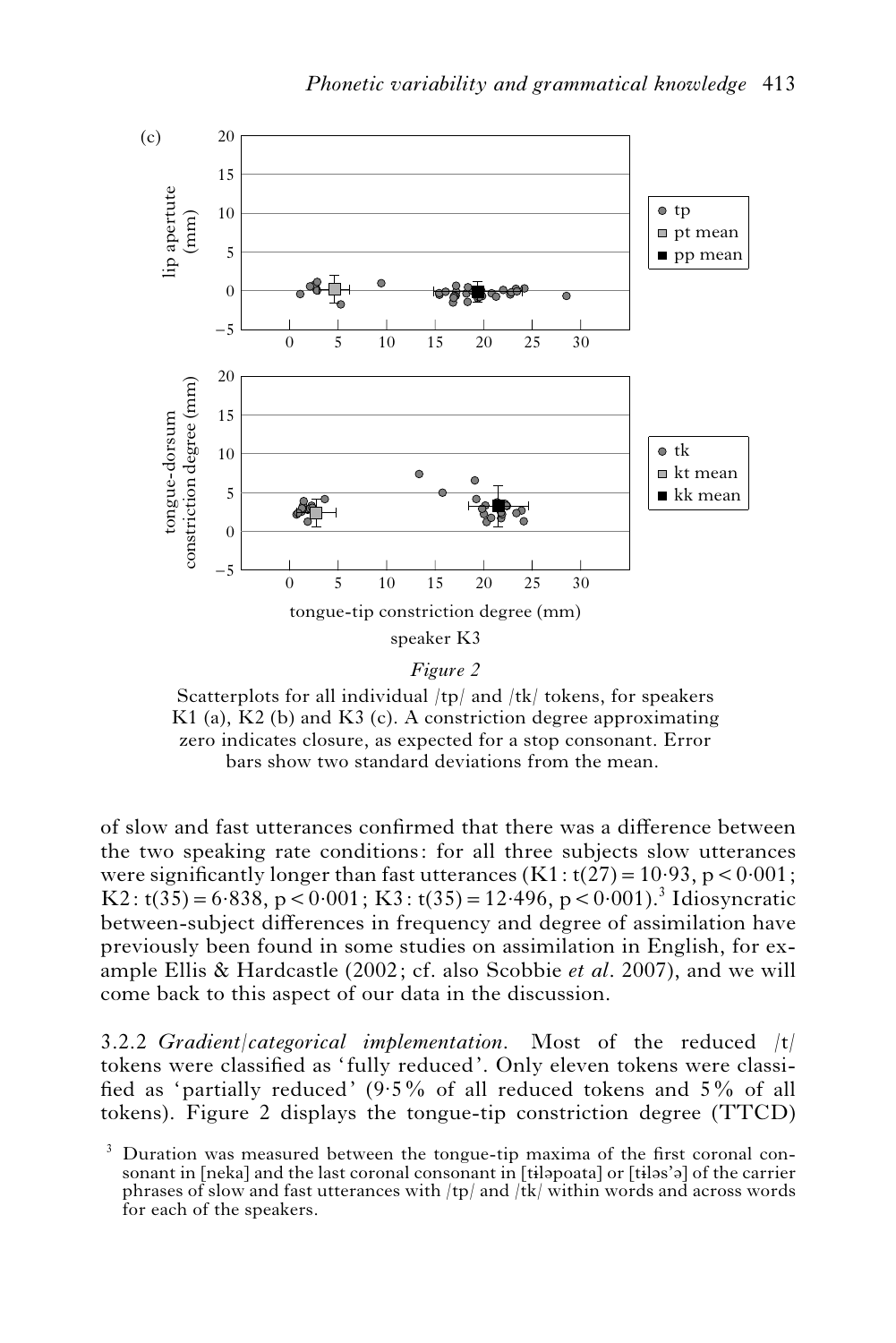values for reduced and unreduced /tp/ and /tk/ tokens separately for each speaker. The means are displayed with two standard deviation error bars, indicating the threshold values used to categorise the tokens as 'unreduced', 'partially reduced' and 'fully reduced' (see Appendix). For example, it can be seen (Fig. 2c) that all  $(tp)$  tokens produced by K3 were reduced, since they were above two standard deviations from the control TTCD value for  $|t|$ ; among the reduced tokens, seven were classified as gradiently reduced, falling between the TTCD values of both control distributions; the other 23 tokens were classified as categorically reduced, since they were within the range of TTCD variation found for  $|p|$ . Note also that the partially reduced tokens produced by this speaker did not span the 'gradiently reduced' range, but rather clustered close to the 'fully reduced' threshold. With respect to /tk/, the same speaker had either unreduced or fully reduced tokens (that is, either below or above the respective threshold values). Only one token of speaker K2 (Fig. 2b) was classified as partially reduced (among the very few reduced tokens). Note also that this token is only 1.5 mm above the 'unreduced' threshold value. The three partially reduced tokens of speaker K3, however, do show values intermediate between the unreduced and fully reduced thresholds. Overall, there was no clear correlation between partial reduction and the speech rate or boundary conditions: all of the partial tokens of K1 occurred at the fast rate, both within words and across words, whereas the partial token of K2 occurred across words at the slow rate, two of the partial tokens of K3 occurred within words at the fast rate, while the other token occurred across words in the slow rate condition.

The examination of the reduced tokens confirmed that the subjects tended to exhibit a binary mode of tongue-tip reduction: either no reduction at all or full reduction (categorical assimilation). Gradient (partial) implementation of the process was an option, yet clearly a marginal one.

To examine whether reduction of the coronal gesture was accompanied by temporal extension of the following labial or dorsal gesture, measurements of the lip-aperture and tongue-dorsum constriction duration were made for the reduced tokens of  $/tp/$  and  $/tk/$ , as well as for all tokens of  $/pp/$ . The results, summarised in Fig. 3, showed somewhat different patterns for the two sequences. (Note that no data were available for some speaking rate and boundary conditions for K1 and K2.) Overall, the labial constriction was considerably shorter in reduced /tp/ than in /pp/ (except within words for K1 and in slow rate for K2), suggesting that gestural reduction of C1 was not accompanied by a full extension of C2. The dorsal constriction in reduced /tk/, however, was about as long as in /kk/ (except for slow words for K1 and K2), suggesting that gestural extension did take place. To the extent that measures of duration can be used at all to distinguish deletion from assimilation, it appears that the process was realised as deletion in some cases and as assimilation in other cases (similar difficulties in distinguishing deletion and assimilation in articulatory data have been noted by Nolan *et al.* 1996 for English and Kühnert & Hoole 2004 for German).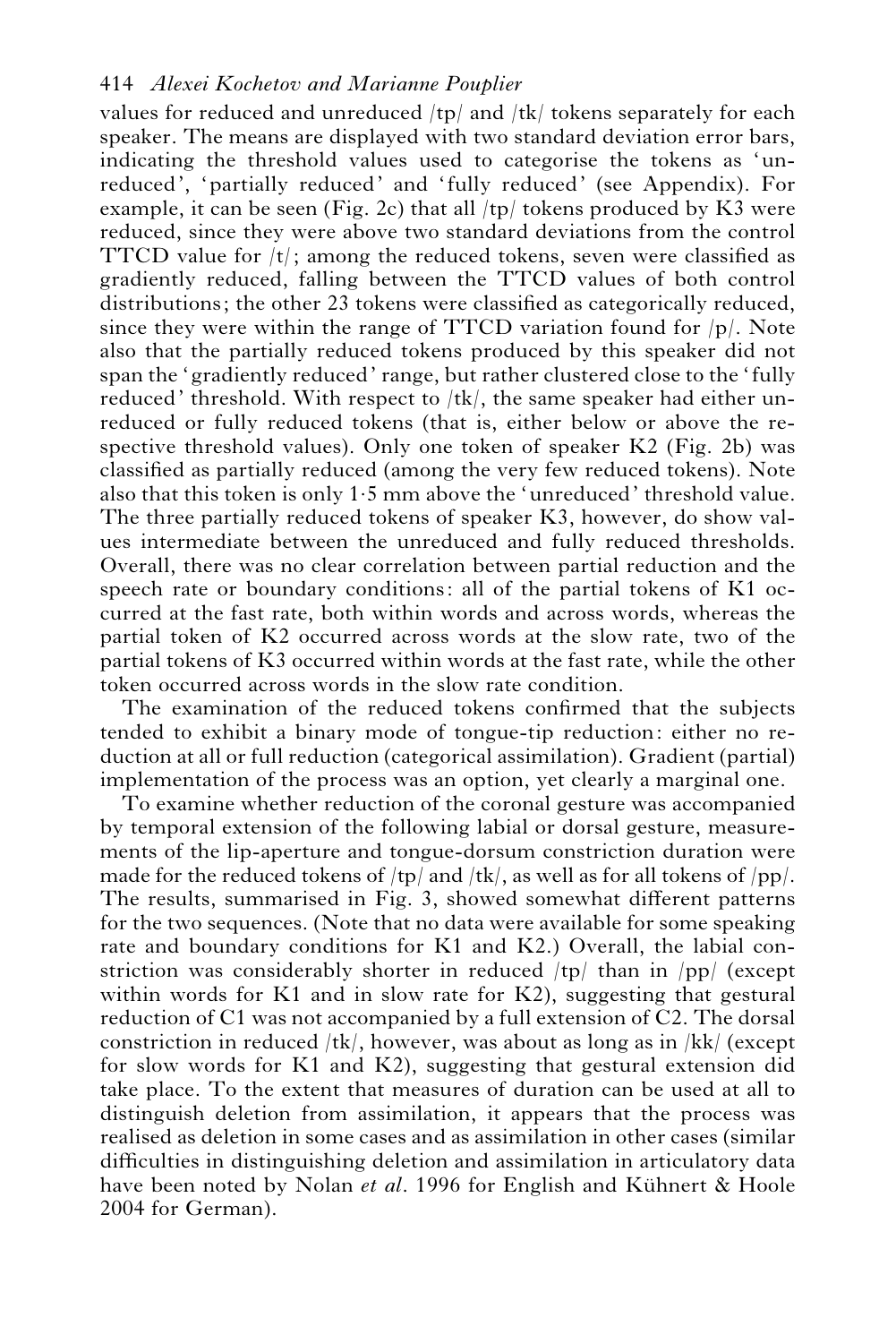

Duration (in ms) of Lip Aperture constriction in reduced /tp/ *vs*. /pp/ (a) and in reduced /tk/ *vs*. /kk/ (b), by speaker, boundary (word and phrase) and speaking rate (slow and fast).

3.2.3 *Non-assimilating sequences.* Most of the /p/ and /k/ tokens in /pt/, /kt/ and /kp/ sequences were classified as unreduced; there were no fully reduced tokens. 18 tokens were classified as gradiently reduced (6% of all tokens). For K1, these included one token of /pt/ (phrase; fast), two tokens of /kt/ (phrase; fast and slow) and five tokens of /kp/ (phrase and word; fast). All these tokens, however, were no more than 1 mm away from the reduction threshold, and thus may not be 'truly gradient' cases; they will not be included in the further discussion. No reduced tokens were found for K2. For K3, there were two gradiently reduced tokens of  $/pt/$  (phrase; slow) and eight tokens of /kp/ (phrase and word; fast and slow). While the /pt/ tokens were within 1 mm of the gradient reduction threshold, values for most /kp/ tokens were at least 2 mm away, with one token almost 5 mm away from the categorical threshold (and 3.5 mm from the categorical reduction threshold). At least some of these tokens, therefore, may be regarded as ' truly gradient' cases. This is shown in Fig. 4, which plots all /kp/ tokens for the speaker K3.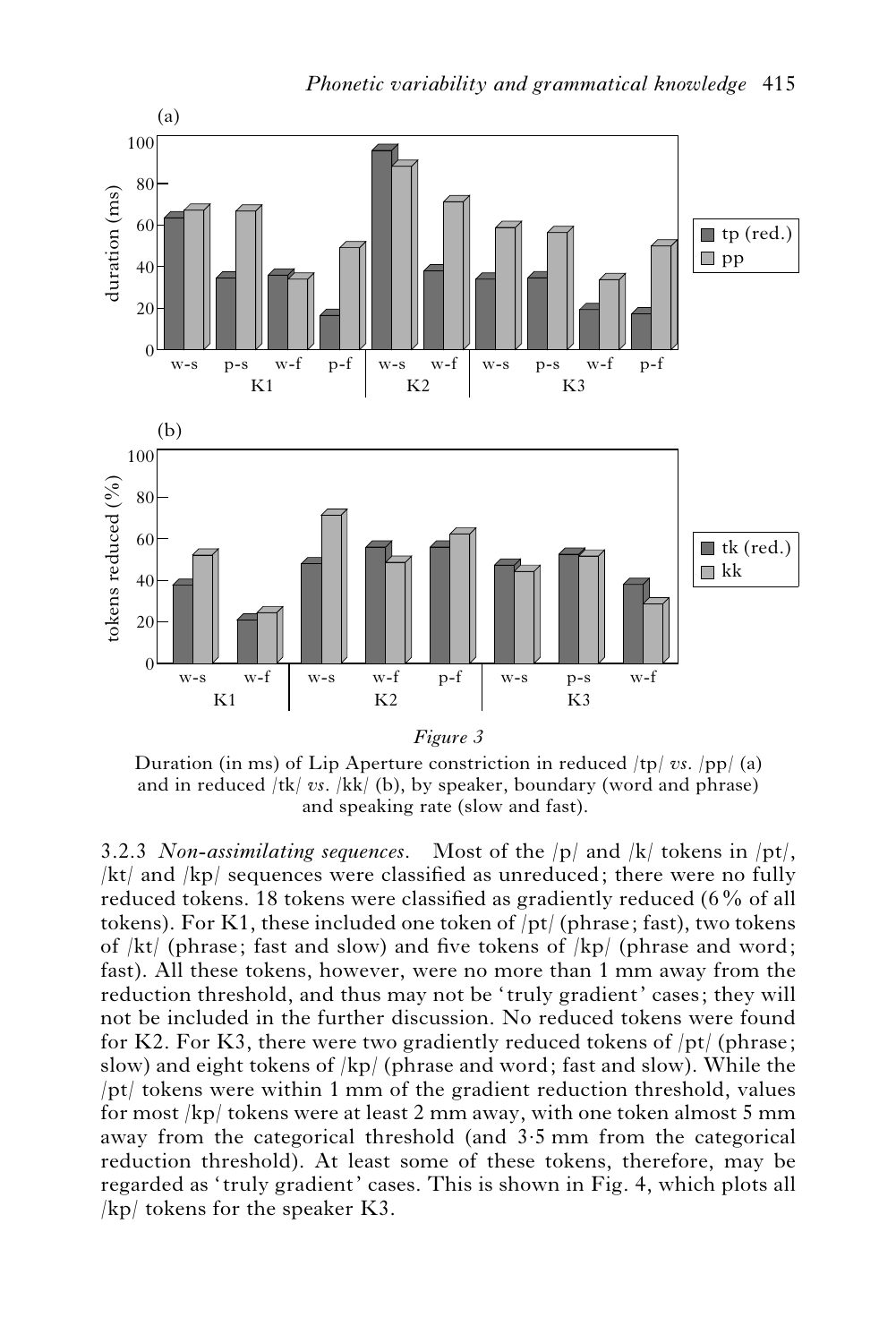

#### *Figure 4*

Individual  $|kp|$  tokens produced by speaker K3 and control  $(|pk kk|)$  means. Error bars indicate two standard deviations. A constriction degree approximating zero indicates closure, as expected for a stop consonant. The  $|pk|$ control mean has a very large standard deviation in Lip Aperture, since for some tokens /p/ is reduced. Since our measurements concern only comparisons of tongue dorsum constriction degree, this is of no further relevance at this particular point in the paper.

### **3.3 Discussion**

The results showed that the overall reduction rate of coronals as targets was highly variable both within and across speakers' productions. At least for two speakers, it was sensitive to Sequence (/tp/ *vs*. /tk/) and Boundary (word *vs*. phrase). Reduction occurred at both speaking rates, although there was more reduction at the fast rate. In the majority of cases, assimilated gestures were categorically reduced, yet some gradiently reduced gestures were also observed for all three speakers. There was no clear relation between gradient/categorical realisation of reduced tokens and speaking rate. While some of the variability in the implementation of non-coronal gestures in non-assimilating sequences can hardly qualify as gradient reduction, there were a few clearly gradient cases of dorsal reduction in /kp/ produced by one of the speakers. Finally, while in some cases the reduction of the coronal gesture was accompanied by an extension of the gesture of the following consonant (resulting in C1 assimilation to C2), in other cases no such extension was observed (resulting in C1 deletion).

How do these results match our predictions outlined in  $\S 2.3$ ? While the overall variable application of coronal reduction was expected on the basis of Jun's (1995, 2004) account, the sensitivity of the process to the experimental variables Sequence and Boundary was not expected. Some gradience found in the implementation of the coronal gesture provides support for the account. However, gradient implementation was clearly a marginal strategy for our speakers. Instead of the expected full range of degrees of reduction and rate-specific realisations, most of the tokens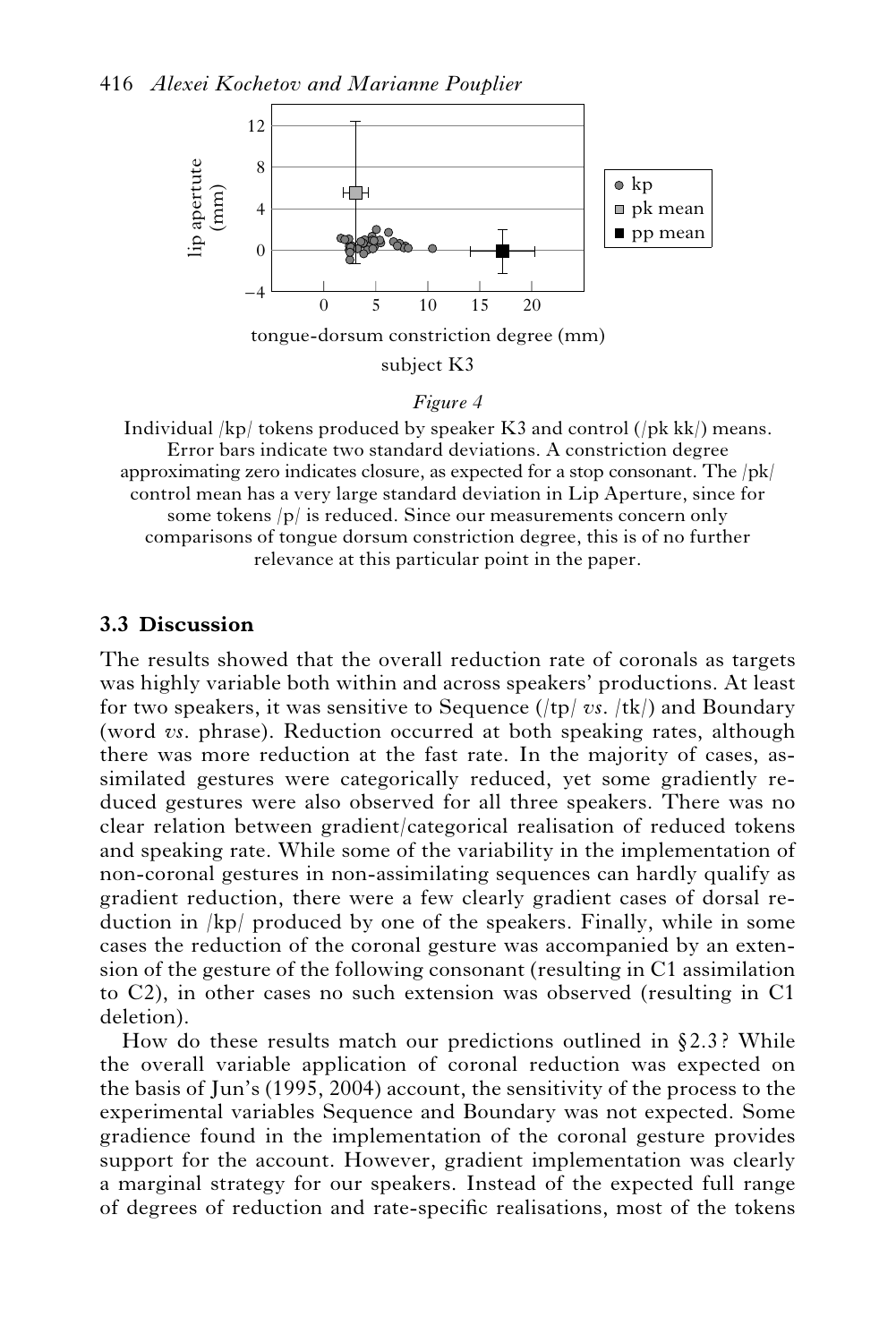were either fully reduced (categorically assimilated) or not reduced. Finally the finding of partial reduction of  $|k|$  in  $|kp|$  (at least for one speaker) is completely unexpected, as velars in Korean have been described as being immune to assimilation. While this finding will need to be confirmed in further experiments, it suggests that gradient reduction may apply in sequences that are not normally considered to be contexts for place assimilation. It may also be the case that velar reduction in /kp/ is part of a more general coda-reduction process, not yet understood. The finding that coronal reduction is not always accompanied by labial or dorsal extension, potentially indicative of a deletion rather than an assimilation process, is also in contrast with Jun's account (cf. (4)) and previous phonological treatments of the process (Kim-Renaud 1991, Ahn 1998). Note that the lack of a temporal extension of C2 was also found for some English speakers in Ellis & Hardcastle's (2002) study (for a note of caution regarding the use of duration measurements to uncover the nature of underlying assimilatory processes, see Kühnert  $&$  Hoole 2004).

The significant Sequence effect may be interpreted in the context of studies on other languages which have uncovered a place of articulation asymmetry in the overlap patterns of stop–stop sequences (Byrd 1996, Chitoran *et al*. 2002, Kochetov *et al*. 2007). This means that in stop–stop sequences, a back-to-front order in terms of place of articulation (e.g.  $\langle tp \rangle$ ) displays less overlap than a front-to-back order (e.g.  $\vert pt \rangle$ ). This effect has been ascribed to perceptual recoverability requirements: front-to-back sequences will be recoverable even when overlapped substantially, yet in back-to-front sequences C1 may be completely obscured by C2. We were also able to confirm the existence of the asymmetry in overlap patterns for our current Korean data (see Kochetov *et al*. 2007).4 While our data suggest a connection between asymmetries in overlap and those in reduction patterns, further research will need to show whether such covariation truly exists.

Similarly, the Boundary difference observed in the current study can potentially be interpreted in the light of a study by Tiede *et al*. (2007) on gestural phasing in English /kt/ sequences within (*pact op*) and across (*pack top*) words. The authors observed that relative phasing in /kt/ sequences remained relatively invariant tautosyllabically as compared to across word boundaries. If the dorsal and coronal gestures of /kt/ are in a closer phasing relationship with each other within a word/syllable than across word boundaries (cf. Byrd 1996), a greater temporal overlap of the articulator movement within a word may conceivably condition a greater influence of tongue-dorsum behaviour on tongue-tip movement compared to across words. However, the interaction between temporal

<sup>4</sup> However, recent results from other languages have challenged the interpretation that overlap asymmetries may be caused by recoverability constraints (Chitoran  $\&$ Goldstein 2006, Kühnert *et al.* 2006). Kühnert *et al.* (2006), for instance, highlight the role of inherent constraints on tongue movement. The origins of asymmetries in gestural overlap patterns may thus be manifold, and also language-specific.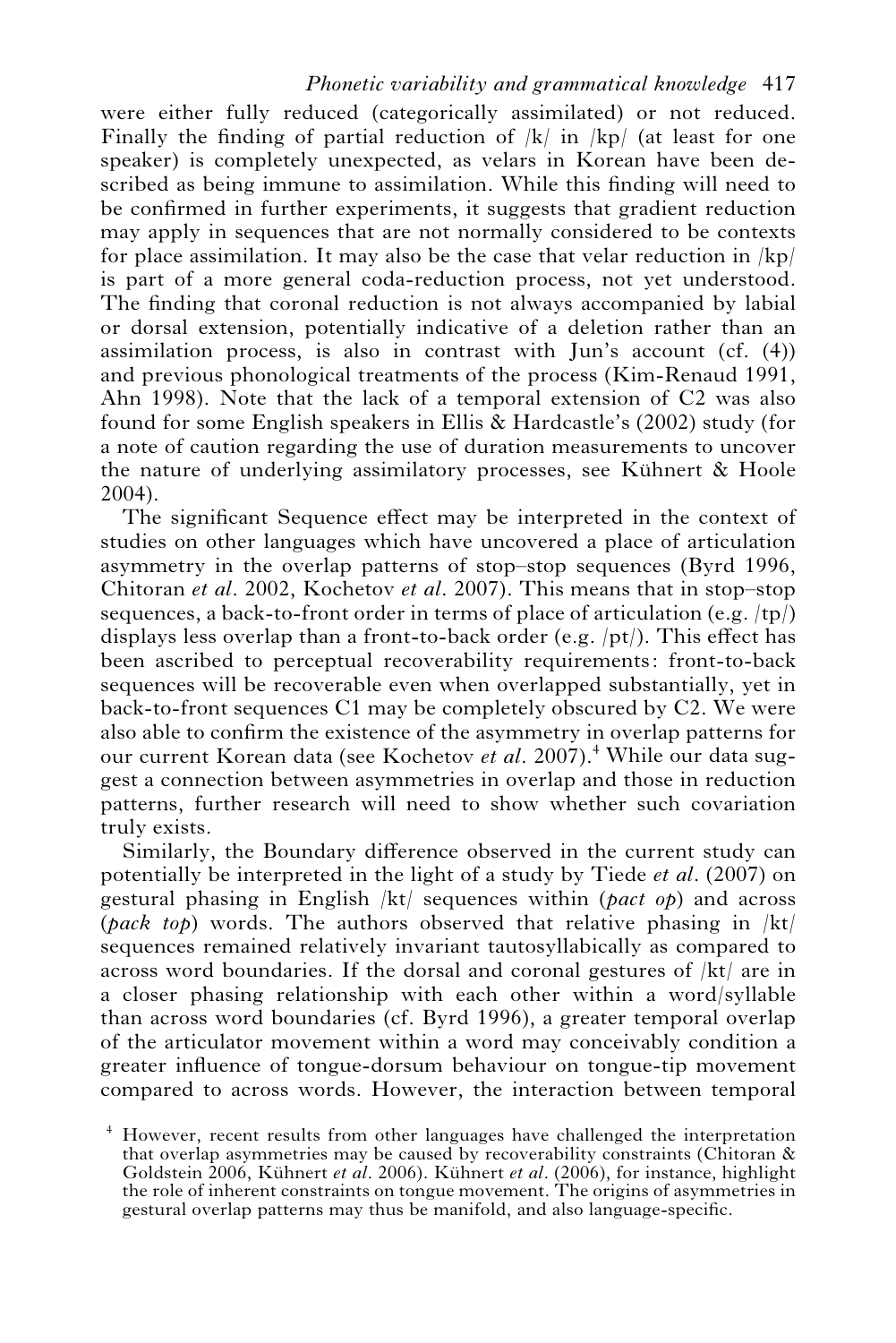overlap and spatial reduction remains a topic of much discussion (Jun 1996, Chen 2003), and an issue for future research. It should be noted that Sequence and Boundary effects on reduction rate may be confounded by relative word frequency or familiarity (as, for example, in the case with the less familiar word /patkalak/). These factors could not be controlled for in the current experiment and are therefore left for further investigation.

Finally, the relation between coronal place assimilation and accentual phrasing was not investigated in the current study, given that accentual phrasing was not found to be a factor in the study of labial place assimilation (as discussed at the end of  $\S 4$ ).

## **4 Labials as targets**

In this section we review the main results on the assimilation of labials in /pk/ sequences reported in Son *et al*. (2007), and discuss them with respect to the predictions outlined in  $\S 2.3$ .

Experiment materials, target and control words and phrases, are shown in (8). Data collection and analysis procedures were exactly the same as outlined in  $\S 3.1$ . The same subjects participated and the data were recorded in the same session.

|  |  |  |  | (8) a. Target words/phrases |
|--|--|--|--|-----------------------------|
|--|--|--|--|-----------------------------|

| /ap <sup>h</sup> -kalim/<br>$\sqrt{ap^h kali k^h i-ko}$ $\lceil kk'\rceil \sim \lceil kk'\rceil$ | $\lceil \mathrm{pk'} \rceil$ $\sim$ $\lceil \mathrm{kk'} \rceil$ | 'a sense of what is good for oneself'<br>'to point forward and' |
|--------------------------------------------------------------------------------------------------|------------------------------------------------------------------|-----------------------------------------------------------------|
| b. Control words/phrases                                                                         |                                                                  |                                                                 |
| /aph-pal/                                                                                        | [pp']                                                            | 'a front paw'                                                   |
| /ap <sup>h</sup> palapo-ko/                                                                      | [pp']                                                            | 'to look forward and'                                           |
| /ak-kam-cən/                                                                                     | [kk']                                                            | 'hatred'                                                        |
| ak katat <del>i</del> m-ko/                                                                      | [kk']                                                            | 'to renew spirit and'                                           |
|                                                                                                  |                                                                  |                                                                 |

Figure 5a plots reduction rates for the labial gesture in /pk/ by speaker, Sequence and Boundary condition, separately by slow (a) and fast (b) speaking rate. Note that all three subjects showed at least some labial reduction within words, greater overall for K1 (41%) and K3  $(33\%)$  than for K2  $(3\%)$ . None of the subjects reduced the labial gesture across words. Reduction rate within words was higher at fast speaking rate than at slow speaking rate. An examination of reduced tokens showed that the lip gesture in all of them was completely reduced, i.e. the target /p/ was categorically assimilated to /k/ (see Son *et al*. 2007 for details).

Similarly to our findings for coronal reduction, the results for labial reduction exhibited considerable within- and across-speaker variability. Overall, the rate of labial reduction was lower than for coronal reduction, partly due to the complete lack of labial reduction across word boundaries. This difference between coronals and labials as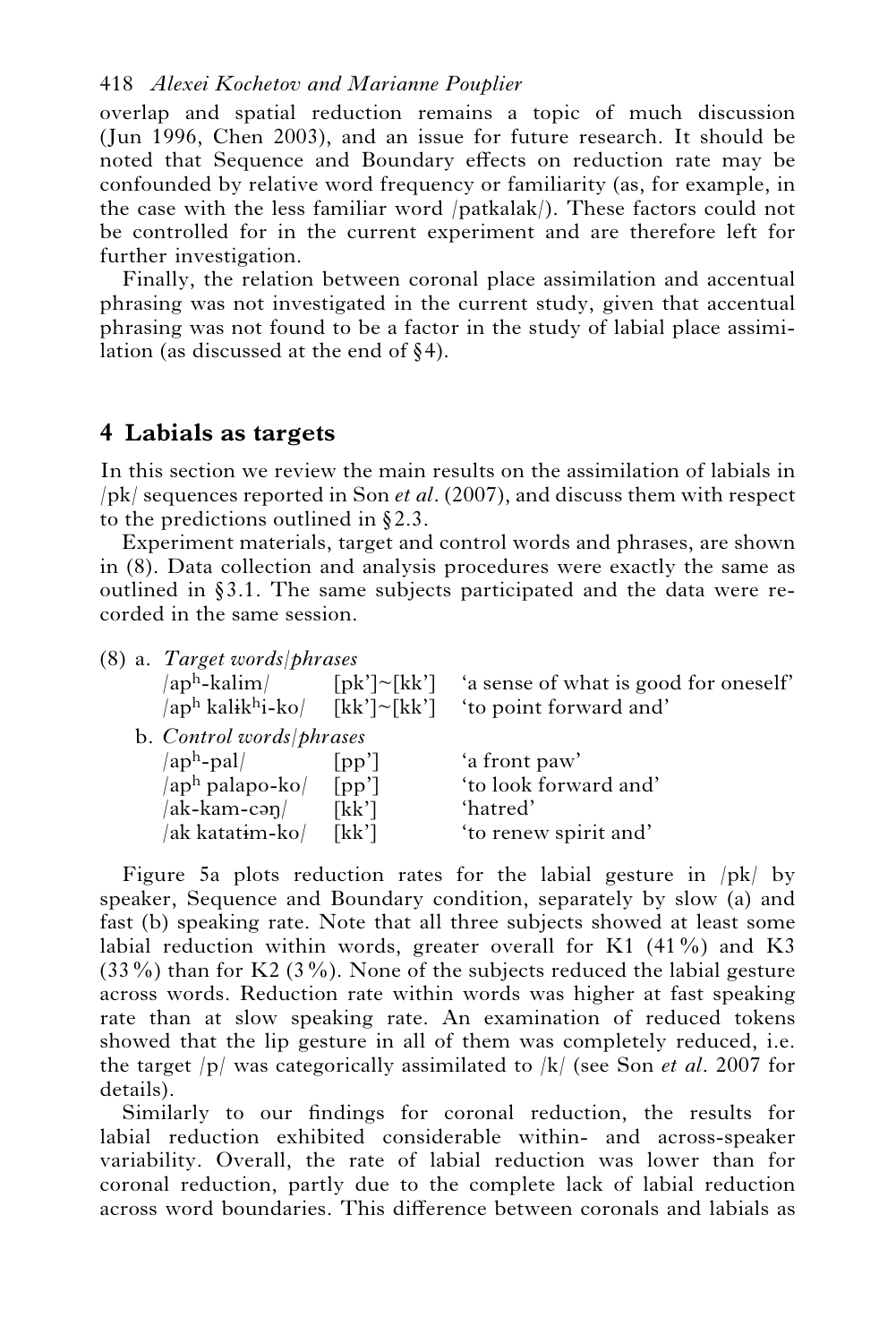

Reduction rate  $(\frac{9}{0})$  for the labial gesture by consonant sequence, boundary condition and subject, by slow (a) and fast (b) speaking rate.

targets of assimilation and the sensitivity of labial reduction to boundaries are at odds with our predictions formulated in  $\S 2.3$ . Further, the speakers' realisations of reduced gestures were consistently categorically reduced (assimilated [kk]), contrary to the predictions and in contrast with the possible (albeit infrequent) gradient implementation of reduced coronals. These results are therefore indicative of asymmetries between coronal and labials in the speakers' grammars that are not captured by Jun's account.

It is known that segmental processes in Korean may be sensitive to accentual phrasing (Jun 1993, 1998). The lack of labial assimilation across the word boundary in  $\langle ap^h \hat{k} \rangle$  kalikhiko could, therefore, be attributed to an accentual phrase boundary between  $|p<sup>h</sup>|\rangle$  and  $|k|$ . However, auditory transcription and an acoustic analysis performed by two phoneticians, both native speakers of Korean, revealed no clear relationship between labial reduction and presence of absence of accentual phrase boundary (see Son *et al*. 2007 for details).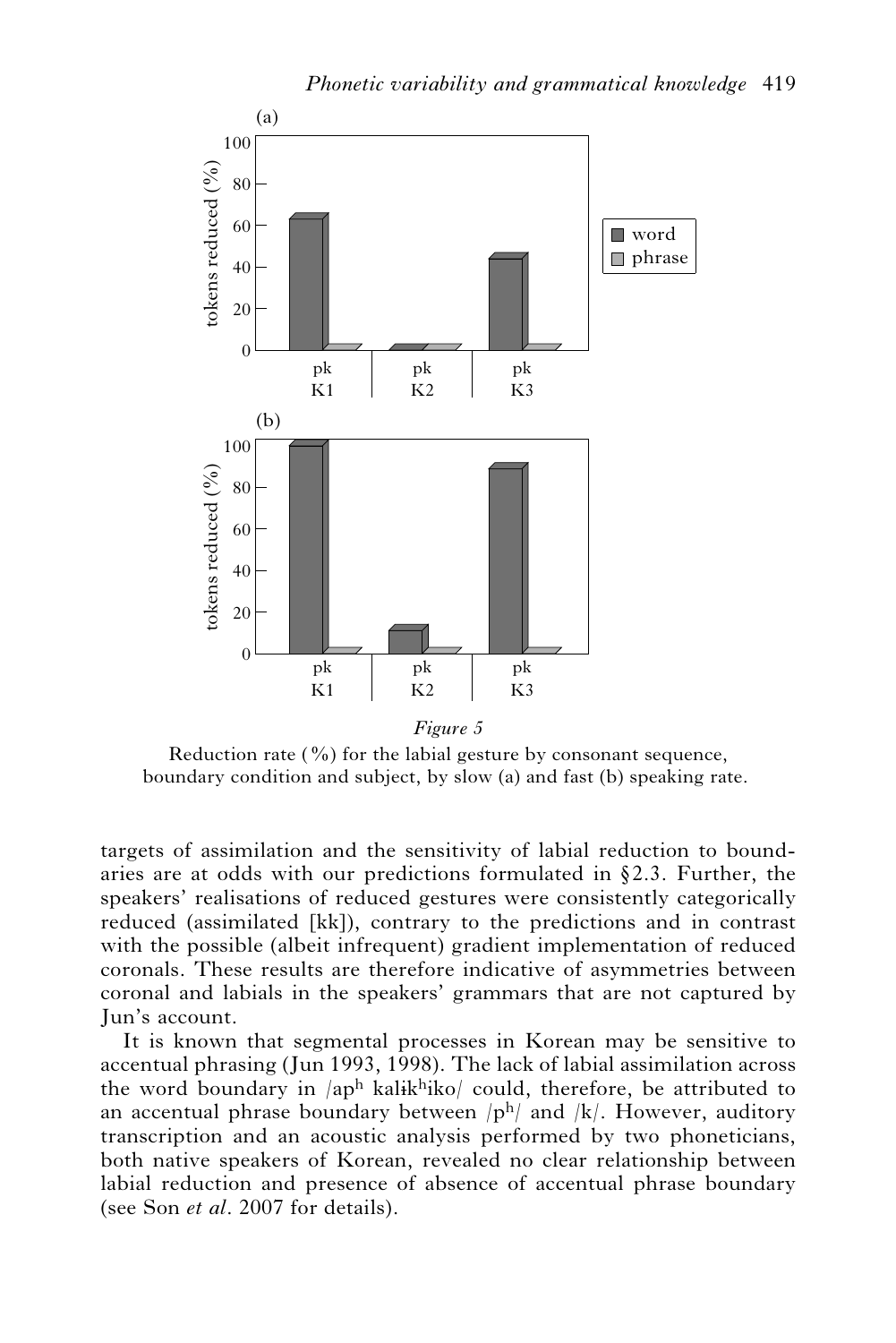## **5 General discussion**

The results of the EMMA studies of Korean coronal and labial place assimilation reported in this paper have confirmed some previous general observations with respect to the targets of assimilation, its variable status and the possibility of gradient realisation. At the same time, the results show that the process as exhibited by our speakers is in many respects more fine-grained than previous descriptions suggest, even the most detailed accounts (Jun 1995, 2004). First, the process of place assimilation can refer to specific segmental contexts:  $|t|$  assimilates to  $|p|$  more frequently than to  $|k|$ . Second, the process applies differently within words and across words: this is manifested in different rates of reduction (with more reduction in the word-boundary condition for /pk tk/ and variable results for  $(tp)$ , as well as in different phonetic realisations in the two environments. Third, labials and coronals behave, contrary to our expectations, differently with respect to assimilation rate, the application of the process across word boundaries, and its phonetic realisation. Our speakers did not assimilate  $|p|$  to  $|k|$  across word boundaries, but did assimilate within words;  $/t/$ , however, assimilated to  $/p/$  and  $/k/$  both within words and across words. While coronals were sometimes gradiently reduced, the reduction of labials was always categorical. Gestural reduction of coronals was not always accompanied by the gestural extension of following consonants. Fourth, at least some speakers showed gradient reduction of gestures in contexts that have not been previously described as assimilation sites (e.g. dorsal reduction in  $|kp|$  by K3). Finally, the three speakers were consistent in some general aspects of their productions, for example, in the expected lack of assimilation of  $|p|$  and  $|k|$  before coronals, and in the variable assimilation of  $|t|$  and  $|p|$  within words. At the same time, the speakers differed considerably in other, more specific properties of the process: rates of assimilation, reference to segmental contexts and phonetic manifestation of assimilated consonants. This suggests that the speakers' grammars of place assimilation agree at a more general, 'macroscopic', level, but vary at a more specific, 'microscopic', level.

The overall degree of within- and across-speaker variability in our results may seem surprising in light of previous descriptions of Korean place assimilation (Kim-Renaud 1991, Ahn 1998). The results are less surprising when considered in the context of several recent cross-linguistic studies of place assimilation. Context-sensitivity – different implementation depending on specific phonetic contexts – has been observed for assimilation processes in other languages (Farnetani & Busa` 1994, Honorof 1999, Recasens & Pallarès 2001, Kühnert & Hoole 2004). Further, both categorical and gradient modes of implementation of assimilation have been found for English place assimilation, which has traditionally been described as a gradient phenomenon (Hardcastle & Roach 1979, Barry 1991, Nolan 1992, Byrd 1996): for example, for the same lexical item, some speakers in the previously mentioned study by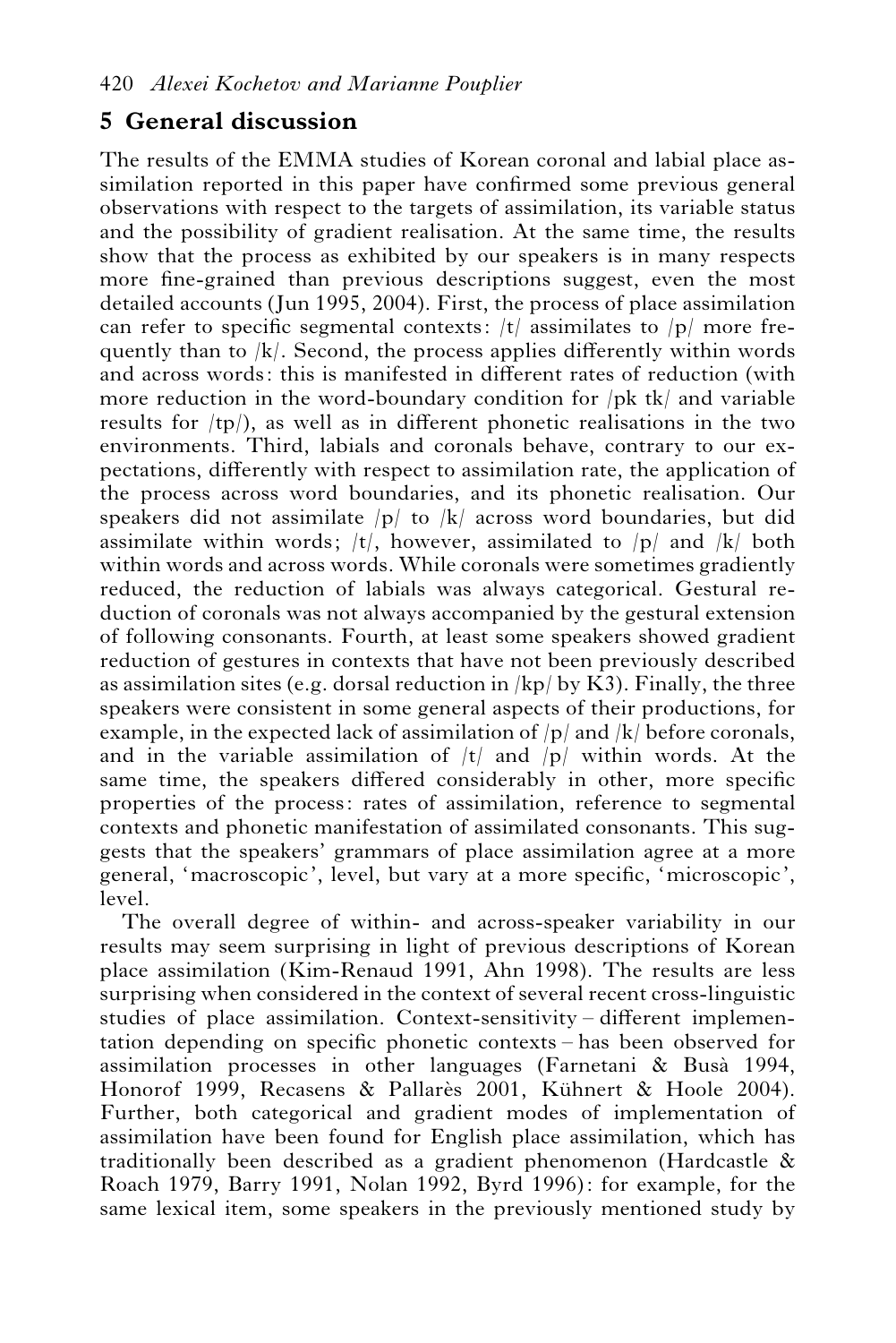Ellis & Hardcastle (2002) assimilated exclusively categorically, others did gradiently and still others did not assimilate at all. Given these findings in different languages, a larger-scale study of Korean place assimilation may uncover the role of additional factors in the process, as well as individual differences in its implementation at a microscopic level (see recent work by Son 2008).

Assuming, however, that the current results are representative of our speakers' grammatical knowledge of place assimilation, to what extent are the results consistent with Jun's (1995, 2004) account of Korean place assimilation ? Overall, the account, summarised in (6) and Table I, appears to be too general to capture the variable implementation of the process by our speakers. In particular, it underpredicts the sensitivity of the process to contexts and word boundaries, differences between target places, and the degree of cross-speaker variability. At the same time, the account overpredicts the gradient realisation of the process. The account also posits a direct linear correlation between speech rate on the one hand and percentage of reduced tokens and degree of reduction on the other. Our results, however, suggest that this relation is, at best, a tendency (cf. Zsiga 1994, Byrd & Tan 1996 on English place assimilation, Ellis & Hardcastle 2002).

In terms of variability, making the account more compatible with our results would require introducing additional constraints referring to the place of following consonants and word boundaries, adjusting ranking probabilities as well as the probabilities of various degrees of reduction. Capturing individual differences in place assimilation would mean allowing for some variation across individual grammars – differences in certain aspects of constraint rankings (the relative probabilities of rankings and degrees of reduction).

Let us take our speaker K3 as an example. This subject's grammar does not allow for assimilation of labials and dorsals before coronals. Labials before dorsals are never assimilated across words, but are frequently assimilated within words. While the first effect is readily captured by Jun's constraint ranking, the second effect seems to require an extra constraint (e.g. PRES(pl[lab#]), in addition to PRES(pl[lab])). Similar context-specific constraints are needed to capture boundary effects in coronal reduction: the speaker rarely assimilates coronals before dorsals within words, but does so frequently across words. Different patterns in the assimilation of coronals before labials and dorsals in turn require PRES(pl[cor]) constraints referring to place of articulation of the following consonant  $(i.e. PREs(pI[cor, \_\#dors]), PREs(pI[cor, \_\ dors]), PREs(pI[cor, \_\#lab]),$  $PRES(pI[cor, \quad lab])$ . To illustrate these modifications, (9) gives the ranking of constraints for an average slow-rate production by subject K3. This production involves assimilation of  $|t|$  to  $|p|$  in all contexts and to  $|k|$ across words only (see Fig. 1a; cf. (6)). Note that the ranking capturing an average fast-rate production by the same speaker would differ only in the demotion of PRES(pl[lab]), resulting in labial assimilation within words.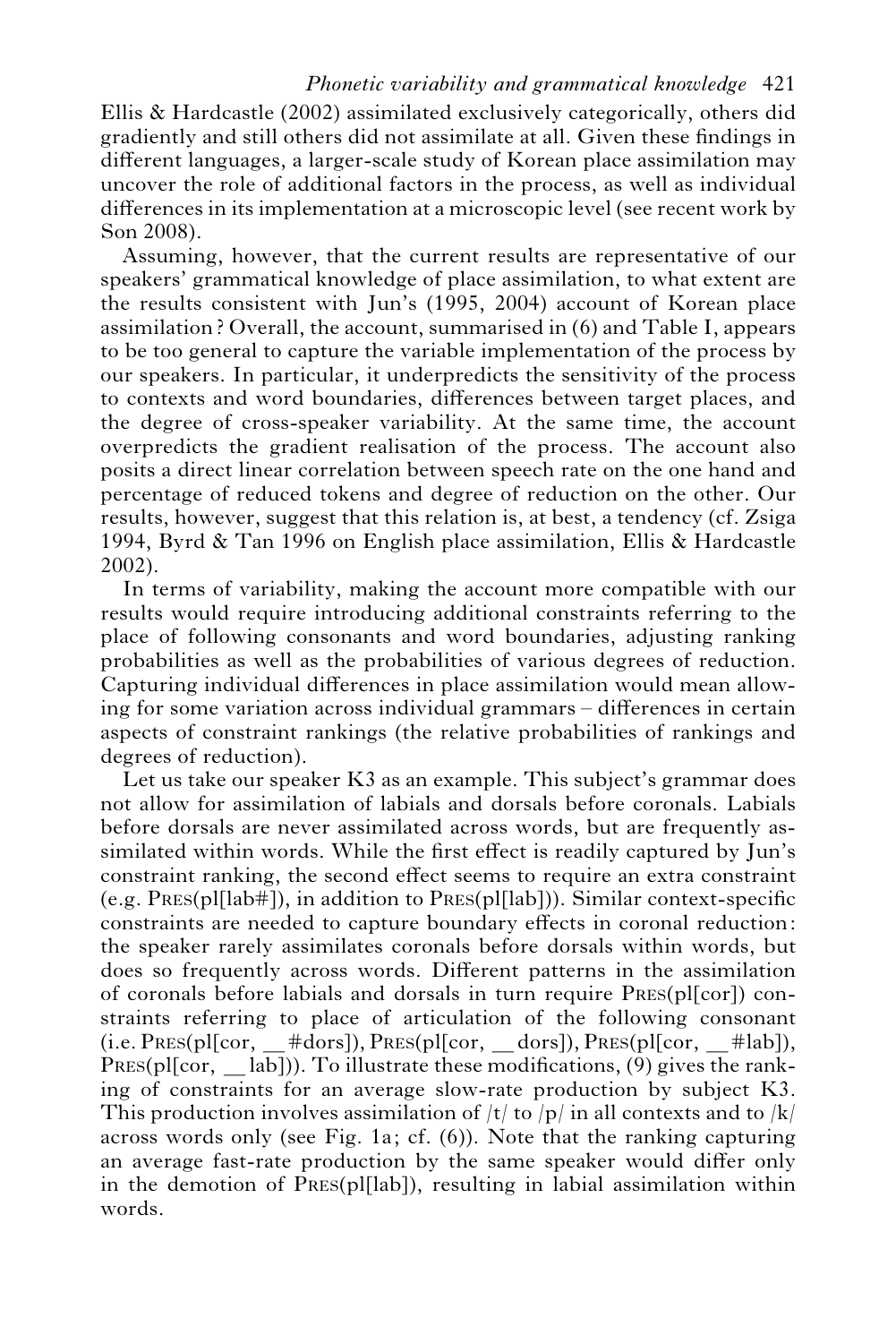(9) Register: slow (based on reduction rate average for K3)  $PRES(p1[dors]), PRES(p1[cor]),$ PRES(pl[lab#]), PRES(pl[cor, \_dors]),  $P$ <sub>RES</sub> $(pl[lab])$  $\geq$ WEAKENING<sup>></sup>  $PRES(pI[cor, #dors]), PRES(pI[cor, lab])$ 

Output: [kp, kt, pt, pk, k#k (\*t#k), tk, pp (\*tp)], etc.

In addition, rankings of pairs of variably ranked constraints would have to be assigned non-identical probabilities (see Hayes & Londe 2006 for such a proposal). Given the (admittedly weak) effect of speech rate, such probabilities can be adjusted for different speech registers. In sum, an OT grammar capable of generating the range of variability found in K3's (and other subjects') productions has to include highly detailed, context-specific probabilistic constraints, possibly tailored to slow/careful and fast/informal registers, although the interaction of reduction and register is not yet fully understood.

While capturing the observed range of variability is in principle possible given the tools provided by stochastic OT, the questions of categorical/ gradient implementation and of its relation to speaking rate and style present a greater challenge. All three speakers in the current experiment showed a clear (albeit not absolute) preference for the categorical implementation of assimilation, which is not what Jun's rankings of gradient constraints predicted. To illustrate this mismatch, the original rankings in Table I are repeated in Table II, complemented with percentages of reduced tokens with various degrees of gestural reduction – those expected and actually observed for speaker K3. It is clear that the observed distribution is bipolar, showing either no reduction at all (ranking  $A: 29\%$ ) of all produced tokens) or complete reduction (ranking  $K$ ; 67%). Gradient (partial) reduction accounts for only 4% of the speaker's production (3 tokens), compared to an expected  $80\%$  (assuming a random distribution of reduction patterns, a continuum from no reduction to full reduction). Further, some of the unreduced tokens were produced in fast speech, while some of the fully reduced tokens were produced in slow speech.

Overall, this shows that the relation between the presence and absence of assimilation, as well as that between categorical and gradient implementation, is rather indirect, mediated by other, not yet identified factors (cf. Zsiga 1994, Byrd & Tan 1996, Ellis & Hardcastle 2002). Most importantly, the results show that Korean place assimilation is a nearcategorical process, and this important property seems to be missed by an analysis that crucially relies on rankings of gradient OT constraints. In fact, this aspect of Korean place assimilation could have been captured better, and in a more economical fashion, by a traditional phonological account. Such an account would treat place assimilation as resulting from feature spreading in phonology (as in e.g. Ahn 1998; see (3)), with subsequent mapping of surface feature representations onto articulatory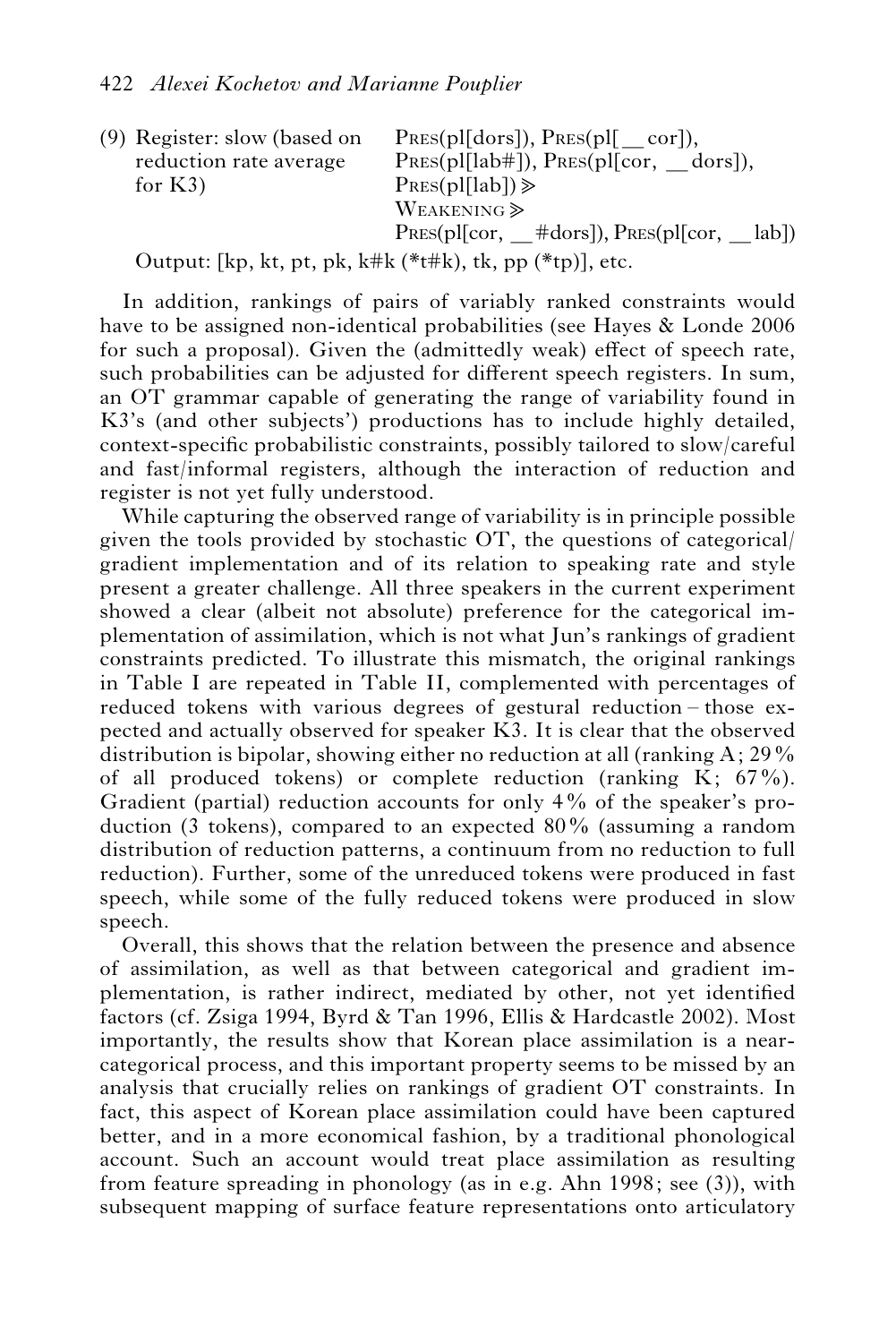| register            | slow/formal                                          |                                    | $\Leftrightarrow$ | fast/informal                         |                                                                      |
|---------------------|------------------------------------------------------|------------------------------------|-------------------|---------------------------------------|----------------------------------------------------------------------|
|                     | A                                                    | В                                  | .                 | J                                     | К                                                                    |
| ranking             | $\mathbf{P}_{10}$                                    | $P_{10}$                           |                   | $\rm W_{1x}$                          | $\rm W_{1x}$                                                         |
|                     | $\mathbf{P}_{20}$                                    | $P_{20}$                           | .                 | $\rm W_{0\cdot 9x}$                   | $W_{0\cdot 9x}$                                                      |
|                     | .                                                    | .                                  | .                 | $\rm W_{0^-8x}$                       | $\rm W_{0\cdot 8x}$                                                  |
|                     | $\mathrm{P}_{70}$                                    | $\mathrm{P}_{70}$                  | .                 | $\rm W_{0\cdot7x}$                    | $\rm W_{0\cdot7x}$                                                   |
|                     | $\mathrm{P}_{80}$                                    | $\mathrm{P}_{8\underline{0}}$      | .                 | .                                     | .                                                                    |
|                     | $\mathbf{P}_{\underline{90}}$                        | $P_{90}$                           | .                 | $\overline{W}_{0\cdot 2x}$            | $W_{\underline{0\cdot 2x}}$                                          |
|                     | $P_{100}$                                            | $\rm \overline{W}_{1x}$            | .                 | $P_{10}$                              | $\overline{\mathrm{W}}_{\underline{0}\cdot \underline{1}\mathrm{x}}$ |
|                     | $\bar{\text{W}}_{\underline{1}\underline{\text{x}}}$ | $P_{100}$                          | .                 | $\rm \overline{W}_{0:\underline{1x}}$ | $\overline{\mathrm{P}_{10}}$                                         |
|                     | $\mathbf{\bar{W}_{0\cdot 9x}}$                       | $\rm \overline{W_{0\cdot 9x}}$     | .                 | $\overline{P_{20}}$                   | $\overline{P}_{20}$                                                  |
|                     | $\rm W_{0\cdot 8x}$                                  | $\rm\bar{W}_{0.8x}$                | .                 |                                       | .                                                                    |
|                     | $\rm W_{0\cdot7x}$                                   | $\rm W_{0\cdot7x}$                 | .                 | $P_{70}$                              | $P_{70}$                                                             |
|                     |                                                      |                                    | .                 | $\mathrm{P}_{80}$                     | $\mathrm{P}_{80}$                                                    |
|                     | $W_{0\cdot 2x}$                                      | $\rm W_{0\cdot2x}$                 | .                 | $P_{90}$                              | $\mathrm{P}_{90}$                                                    |
|                     | $\rm W_{0:1x}$                                       | $\mathbf{W}_{0\cdot 1 \mathbf{x}}$ | .                 | $\mathbf{P}_{100}$                    | $\mathbf{P}_{100}$                                                   |
| reduction degree    | $\overline{0}$                                       | 10                                 | .                 | 90                                    | 100                                                                  |
| expected occurrence | 10%                                                  | 10%                                | 60%               | 10%                                   | 10%                                                                  |
| actual occurrence   | 29%                                                  | $0\%$                              | $3\%$             | $1\%$                                 | 67%                                                                  |
| K3                  | (21)                                                 | (0)                                | (2)               | (1)                                   | (48)                                                                 |

#### *Table II*

(2)

(1)

Patterns of reduction expected on the basis of gradient constraint rankings and those observed in the experiment.

gestures (Zsiga 1997). Yet, the traditional account would face problems in predicting occasional gradience in the output – partial realisations of C1 gestures and the lack of consistent gestural extension of C2, as well as in capturing the variable application of the process.

Another possible account of Korean place assimilation would involve an extension of Kiparsky's (2007) analysis of English /t/-deletion (similar to Hayes 1992), which assumes that categorical deletion and gradient reduction are inherently different processes. In this view, the lexicon contains multiple variants of a given lexical item, for instance a categorically reduced and a categorically unreduced variant of coda /t/. Since lexical representations are based on unary or binary phonological feature values, the variants are a matter of all-or-none; gradience as a continuum of movement amplitudes is not part of the phonological representation. Each lexical item is associated with a frequency-based probability function and thus a likelihood of being selected. This accounts for the fact that very frequent words, such as function words, are more likely to undergo assimilation than infrequent words. Selection of different lexical variants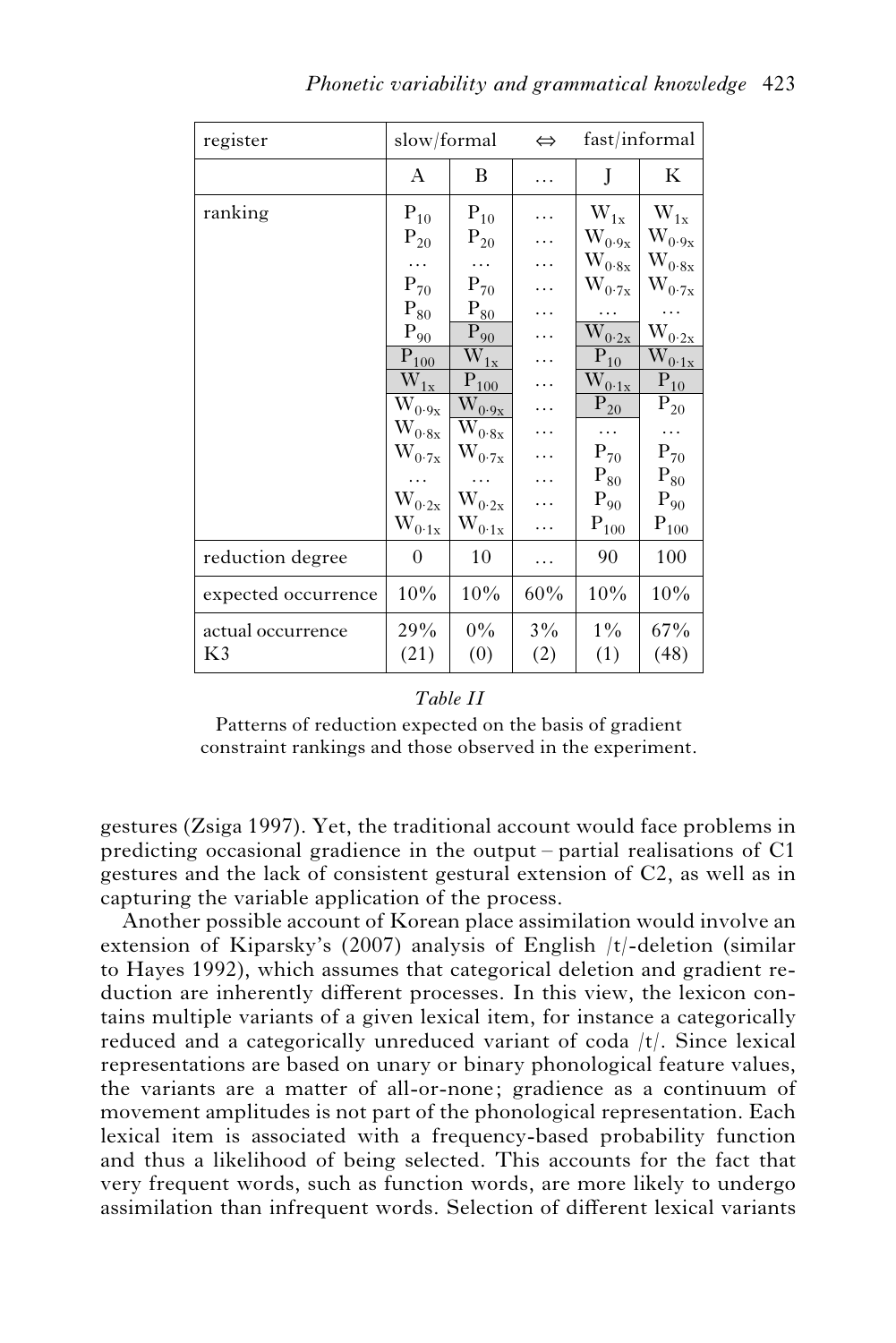will lead to categorically different outcomes – presence or absence of assimilation (categorically reduced/unreduced). Gradient reduction, however, is in Kiparsky's view purely phonetic in character, and presupposes the selection of the unreduced phonological variant. A phonologically fully present  $|t|$  can be implemented phonetically with a range of movement amplitudes (although the details of such implementation remain unclear).

Kiparsky's (2007) account predicts that subjects from the same speaker community (i.e. experiencing given lexical items roughly with the same frequency) should behave alike with respect to the selection probability of the phonological reduced/unreduced variants. Ellis & Hardcastle's (2002) data for English, and our data for Korean, however, show that this is not the case. Speakers differ greatly in whether, *in the same lexical item*, they reduced categorically, gradiently or not at all. Speakers will necessarily experience different lexical items with different frequencies, and it is difficult to gauge how large these individual differences would have to be to lead to the intersubject variability we and other studies have observed. This concern limits the predictive power of an approach that strictly maintains a phonological/categorical *vs*. phonetic/gradient dichotomy. If differences in assimilatory behaviour were taken to be an index of the input frequencies for particular lexical items for any given speaker, the argument would become circular.

Kiparsky's approach is different from the traditional phonological analysis of assimilation discussed earlier, in that it encodes optionality into phonological representations or the lexicon. However, it takes essentially the same position on the relation between phonology and phonetics, strictly maintaining the phonological/categorical *vs*. phonetic/gradient dichotomy. One problem with this and other phonetics-after-phonology approaches is that (unlike Jun's and related gradient constraint approaches, e.g. Boersma 1998, Kirchner 1998) they fail to capture the relation between categorical assimilation and gradient reduction, missing an important generalisation that the two processes are in some sense ' the same'. That is, both categorical assimilation and gradient gestural reduction and extension are apparently governed by the same phonological factors (e.g. context, word boundary, etc.), exhibit similar regularities and, therefore, have to be part of speakers' internalised phonological knowledge (see e.g. Anttila 2003, 2007 on variability and gradience in other phonological processes).

The current data, as well as much of the experimental data on assimilation reviewed earlier, escape classification as *either* phonological *or* phonetic. Clearly, attempts to distinguish phonology from phonetics by clearly assigning every phenomenon to either one or the other are in many ways problematic. Speakers' grammars appear to be much more flexible and non-deterministic than afforded by a dichotomous phonology/ phonetics view. A more empirically adequate model of the phonology– phonetics interface should be able to represent speakers' knowledge of phonological processes of various dimensions and different degrees of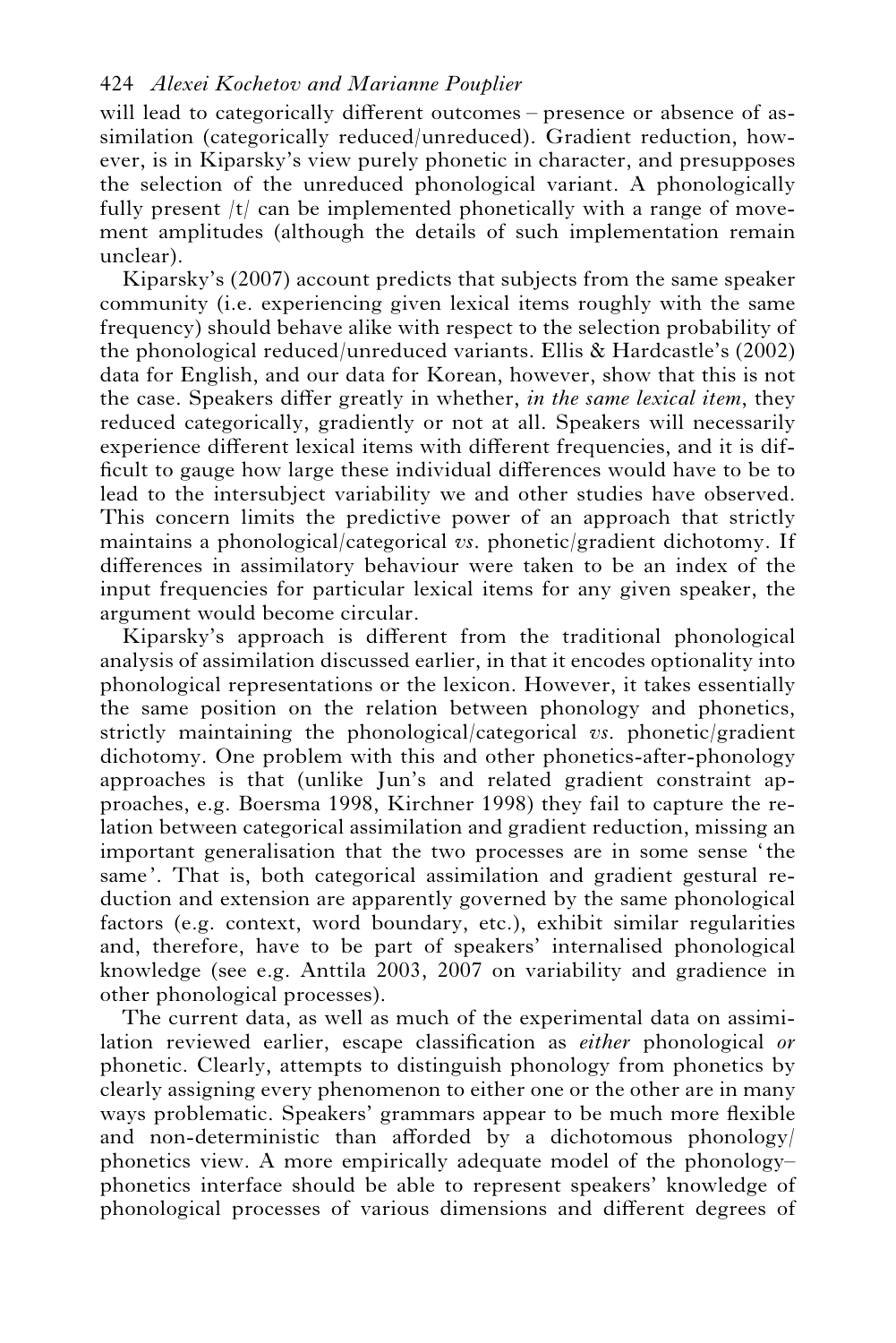

#### *Figure 6*

A schematic representation of coronal and labial assimilation as produced by speaker K3 (averaged over all conditions) in the optional/obligatory–gradient/categorical space.

abstractness, possibly as a continuum from optional to obligatory and from gradient to categorical (see Scobbie 2007 for a related proposal). A simplified schematic representation of these continua, representing speaker K3's (presumed) knowledge of coronal and labial assimilation, is shown in Fig. 6. On the optional/obligatory dimension, both processes are optional (variable), yet differ in the relative frequency of their application. On the gradient/categorical dimension, labial assimilation is fully categorical and phonological, while coronal assimilation in near-categorical and partly phonological/partly phonetic. Both optionality and gradience are further subject to various factors, such as phonological context, prosodic boundary and possibly word frequency.

The view of the phonology–phonetics interface as a continuum between optional/gradient and obligatory/categorical properties captures the relatedness of 'higher-level' phonological and 'lower-level' phonetic processes. The 'truly phonological' (obligatory and categorical) and ' truly phonetic' (optional and gradient) processes can be seen as opposite poles of what essentially are the same phenomena. Predictably, many processes (like Korean place assimilation) would fall somewhere in between, having both phonological and phonetic properties. This view is also useful in understanding the evolution of phonological processes. Thus place assimilation may originate as a fully optional and gradient phonetic effect, triggered by articulatory pressures and perceptual biases (e.g. Ohala 1990, Jun 1995, Kochetov *et al*. 2007). The process, internalised by speakers and subject to incremental grammatical/lexical generalisations, will inevitably drift towards the obligatory/categorical ends of the continua, and will eventually acquire full phonological status. Since speakers' linguistic generalisations are based on their individual experiences (Bybee 2001, Pierrehumbert 2001), some variation across speakers of the same dialect or language is fully expected. So is the variation in realisation of seemingly similar phonological processes in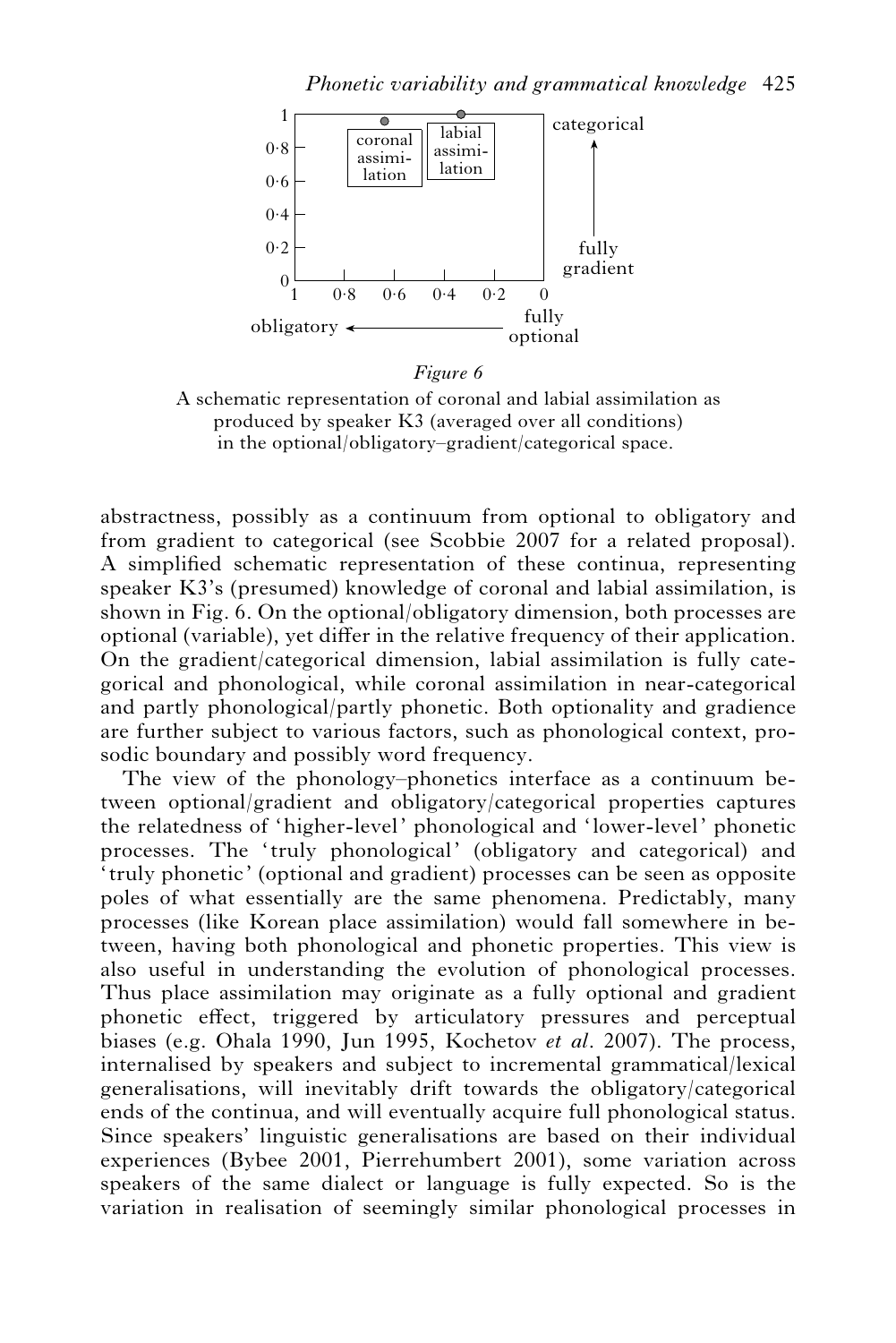different languages (e.g. place assimilation in Korean, English and Spanish; see  $\S$ 1).

In sum, the present findings (and findings from other experimental studies of assimilation and deletion) are fully compatible neither with stochastic/phonetically based OT accounts nor with traditional phonology-after-phonetics accounts. What seems to be the major problem is the model of the interface between phonology and phonetics, which is either too rigid and deterministic (as in the case of traditional phonological accounts) or absent altogether (as in the case of phonetically driven accounts). An alternative view of the interface as an overlap rather than dichotomy (Scobbie 2007) provides a new and promising direction for research on variability and gradience in phonology.

## **6 Conclusion**

Our articulatory investigation of Korean place assimilation has revealed a complex interaction between speaker idiosyncrasies and grammatical and phonetic factors. The frequency and implementation of place assimilation could be shown to be sensitive to the sequence of consonants involved, the presence of a word boundary and speaking rate, yet each of these factors contributes to a different degree to each individual's productions. Previous treatments of Korean place assimilation, such as the registerreferring OT account proposed by Jun, correctly predict differences in production according to different speaking rate/style conditions, but do not incorporate all the factors that seem to affect the assimilatory patterns observed. In conclusion, results of experimental investigations of variable and categorical/gradient phenomena pose new challenges to various phonological approaches, and seem to require us to reconsider traditional assumptions about what is phonological and what is phonetic.

## **Appendix: Experimental procedure and measurements**

EMMA transducers were placed on the tongue tip (about 1 cm back from the actual tip), tongue body (two sensors), tongue dorsum, upper lip, lower lip and jaw. To correct for head movement, additional sensors were placed on the maxilla and nose ridge. Typical transducer placement is illustrated in Fig. 7. Articulatory data were sampled at 500 Hz. Acoustic data was sampled at 48 kHz for one subject and 20 kHz for all other subjects.

For the tongue-tip and tongue-dorsum gestures for  $|t|$  and  $|k|$  respectively, constriction degree was calculated for the tongue-dorsum transducer coil. Tongue-tip/dorsum constriction degree (henceforth TTCD/TDCD) was calculated as the Euclidean distance of each sample of the relevant transducer coil to all sample points on the palate (the palate contour for each subject was resampled to fifty points). The minimal distance was taken as the constriction degree for that sample. A constriction degree value approximating zero thus indicates tongue-palate contact, as expected for a stop closure. For  $|p|$ measurements, the time series for Lip Aperture (LA) was computed as the Euclidean distance between the upper-lip and lower-lip transducer coil.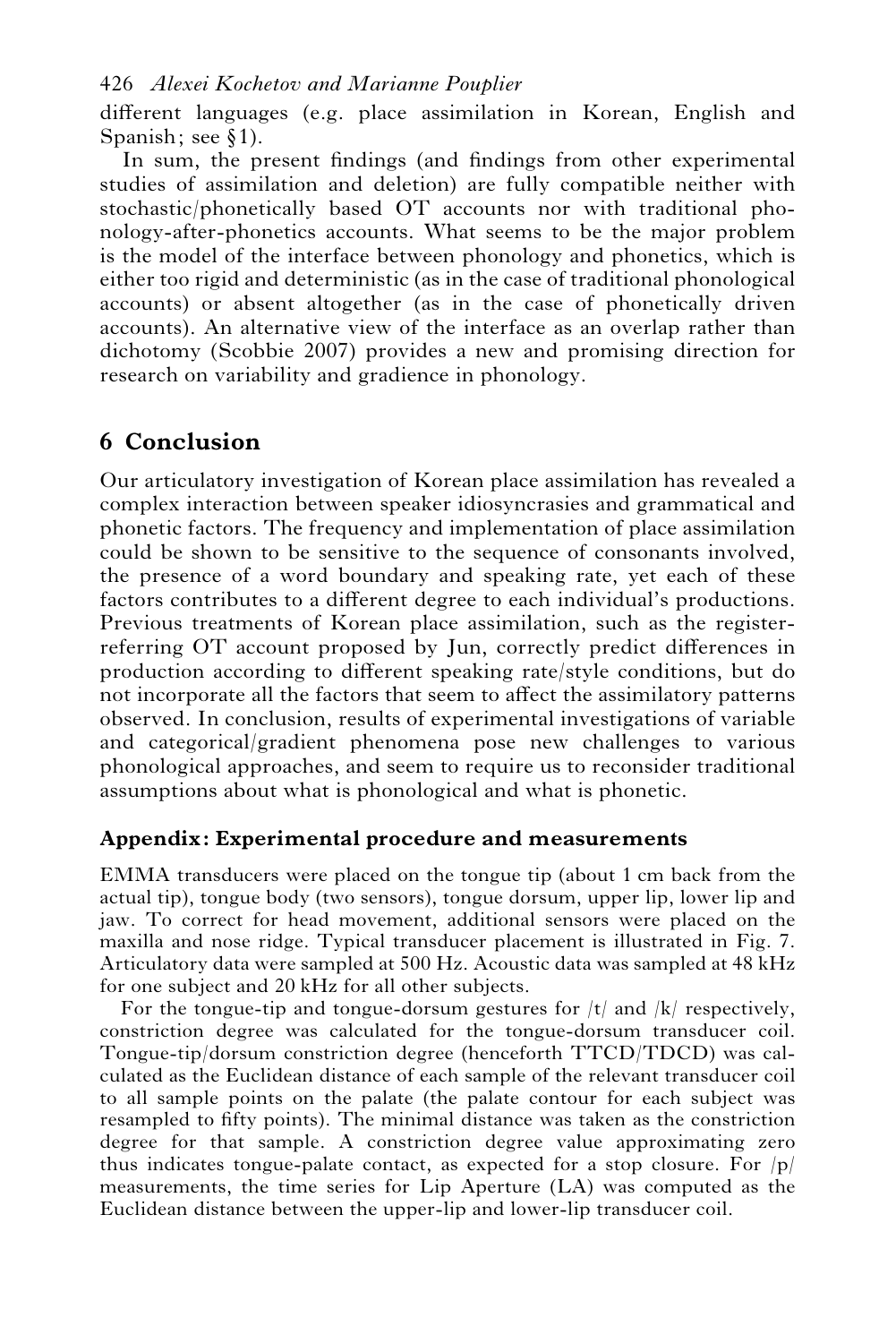

*Figure 7* Schematic illustration of typical transducer placement.



#### *Figure 8*

Illustration of classification method for /tk/ tokens for speaker K3. Tongue-tip constriction degree during individual /tk/ tokens is evaluated against the distribution (mean 2 SD) of the [kt] and [kk] controls. The means for the control conditions are given with 2 SD error bars.

Measurements were made at the minimum tongue-tip constriction degree during the sequences  $/tp/$  and  $/tk/$ : if no TTCD minimum was present (as is the case for a categorically reduced coronal and also for the non-coronal controls), TTCD was measured at the time point of the LA or TDCD minimum corresponding to the  $|p|$  and  $|k|$  gestures. To determine whether the coronal gesture was reduced (either partially or fully), target values were compared to the distribution of TTCD values found in the controls. /pt/ and /pp/ served as controls for  $\langle tp \rangle$ ;  $\langle kt \rangle$  and  $\langle kk \rangle$  served as controls for  $\langle tk \rangle$ . A token was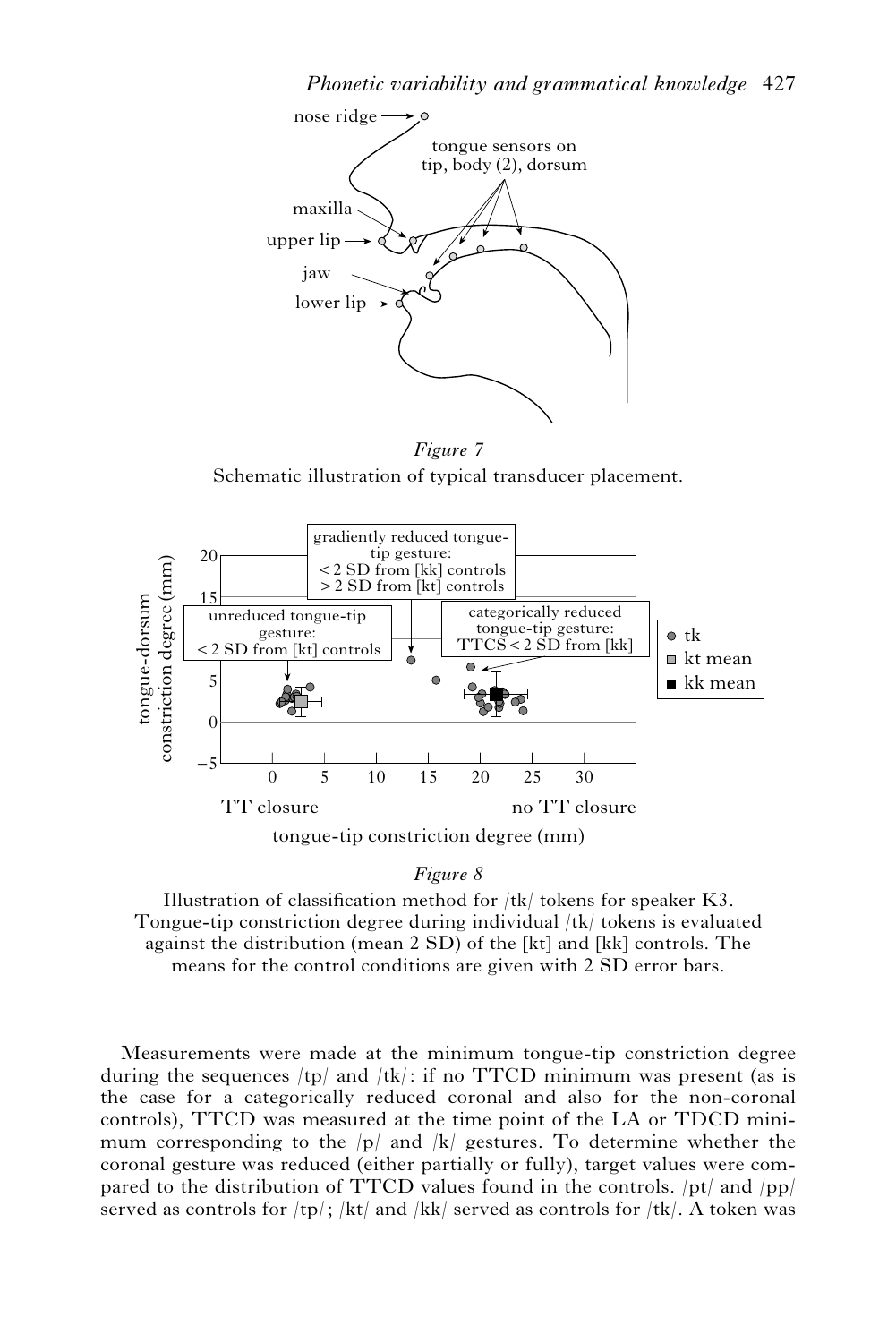classified as 'unreduced' if its TTCD value was within two standard deviations of the mean TTCD value measured in the coronal controls.

A token was classified as ' fully reduced' if its TTCD value was within two standard deviations of the mean TTCD value obtained from the non-coronal control tokens (cf. (7c)). For those controls, TTCD was measured at the time point of the LA minimum in /pp/ (and compared to TTCD in /tp/) or at the time point of the TD minimum in /kk/ (these values served as comparison for TTCD during  $\langle t\mathbf{k}\rangle$ . If a token fell outside both control distributions, it was classified as 'partially reduced'. Figure 8 illustrates this metric on the basis of a subset of the data from K3.

It is worth pointing out that  $|t|$  in the control conditions is in onset position, and thus phonetically fortis (due to post-obstruent tensification; see §3.1); /t/ in the experimental condition, however, is in coda position, and thus phonetically lenis. There is evidence that the fortis and lenis stops in Korean differ not only in laryngeal setting, but also in linguopalatal contact (Kim *et al*. 2005). Similar observations have been made for voiced and voiceless coronal stops in a variety of languages (see Hamann & Fuchs 2008 for a recent overview). Although tongue shape as a whole and the constriction location may differ inherently for our control and experimental conditions, our measure of constriction degree is less sensitive to such differences, since it is based on the Euclidean distance of the transducer to the nearest sample point on the palate, independently of where that sample point is on the palate. To further verify the validity of our classification criteria, we examined TTCD values of two utterances containing [tt'] (/mactambe/ 'smoking together' and /mas tajaŋhake/ 'various tastes') as well as intervocalic lenis [t] in the utterances  $\frac{1}{4}$  (atam (NOM) and  $\frac{1}{1}$  mia take  $\frac{1}{1}$ 'Mia is rushing' (collected during the same session). These values were comparable to the stops in the control conditions and gave us exactly the same results with respect to the classification of experimental tokens. In addition, measurements were made of the LA minimum for  $/pt/$  and the TDCD minimum for  $/kt/$  and  $/kp/$ , and compared to the respective gestures in  $/pp$  tp/ and /kk pk/, using the same criteria as described above.

To compare the duration of the C2 gestures in  $\langle \text{tp} \rangle$  and  $\langle \text{tk} \rangle$  to the duration of the same gestures in  $(pp/$  and  $/kk/$ , we algorithmically identified the gestural landmarks ' target achievement' and 'release onset', based on onsets and offsets of motion in LA or TDCD velocity signals. Constriction duration was taken to be the distance between the target achievement and release onset of a gesture, in the literature also often referred to as 'plateau duration' (see Son *et al*. 2007).

#### REFERENCES

Ahn, Sang-Cheol (1998). *An introduction to Korean phonology*. Seoul: Hanshin.

- Anttila, Arto (2003). Finnish assibilation. *NELS* **33**. 13–24.
- Anttila, Arto (2007). Variation and optionality. In Paul de Lacy (ed.) *The Cambridge handbook of phonology*. Cambridge: Cambridge University Press. 519–536.
- Barry, Martin C. (1991). Temporal modelling of gestures in articulatory assimilation. In *Proceedings of the 12th International Congress of Phonetic Sciences*. Vol. 4. Aix-en-Provence: Université de Provence. 14–17.
- Blevins, Juliette (2004). *Evolutionary Phonology : the emergence of sound patterns*. Cambridge: Cambridge University Press.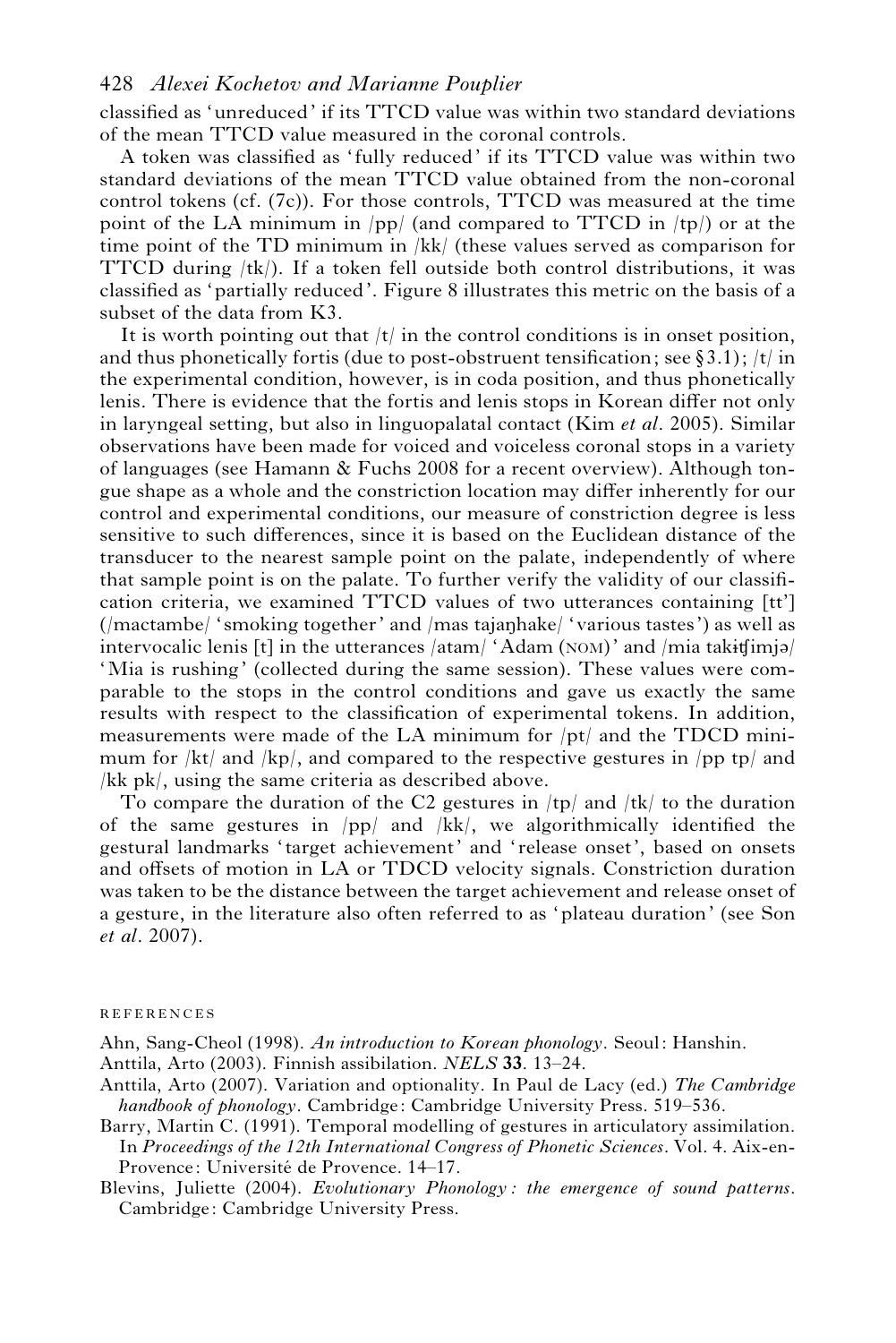- Blevins, Juliette (2007). Interpreting misperception: beauty is in the ear of the beholder. In Maria-Josep Solé, Patrice Streeter Beddor & Manjari Ohala (eds.) *Experimental approaches to phonology*. Oxford: Oxford University Press. 144–154.
- Boersma, Paul (1998). *Functional phonology : formalizing the interactions between articulatory and perceptual drives*. PhD dissertation, University of Amsterdam.
- Boersma, Paul & Bruce Hayes (2001). Empirical tests of the Gradual Learning Algorithm. *LI* **32**. 45–86.
- Browman, Catherine P. & Louis Goldstein (1989). Articulatory gestures as phonological units. *Phonology* **6**. 201–251.
- Browman, Catherine P. & Louis Goldstein (1992). Articulatory phonology: an overview. *Phonetica* **49**. 155–180.
- Browman, Catherine P. & Louis Goldstein (1995). Dynamics and articulatory phonology. In Robert F. Port & Timothy van Gelder (eds.) *Mind as motion: explorations in the dynamics of cognition*. Cambridge, Mass.: MIT Press. 175–194.
- Bybee, Joan (2001). *Phonology and language use*. Cambridge: Cambridge University Press.
- Byrd, Dani (1996). Influences on articulatory timing in consonant sequences. *JPh* **24**. 209–244.
- Byrd, Dani & Cheng Cheng Tan (1996). Saying consonant clusters quickly. *JPh* **24**. 263–282.
- Chen, Larissa H. (2003). Evidence for the role of gestural overlap in consonant place assimilation. In Sole´ *et al*. (2003). 2821–2824.
- Chitoran, Ioana & Louis Goldstein (2006). Testing the phonological status of perceptual recoverability: articulatory evidence from Georgian. Poster presented at the 10th Conference on Laboratory Phonology, Paris.
- Chitoran, Ioana, Louis Goldstein & Dani Byrd (2002). Gestural overlap and recoverability: articulatory evidence from Georgian. In Carlos Gussenhoven & Natasha Warner (eds.) *Laboratory Phonology 7*. Berlin & New York: Mouton de Gruyter. 419–447.
- Cho, Young-mee Yu (1990). *Parameters of consonantal assimilation*. PhD dissertation, Stanford University.
- Chomsky, Noam & Morris Halle (1968). *The sound pattern of English*. New York: Harper & Row.
- Coetzee, Andries W. (2004). *What it means to be a loser : non-optimal candidates in Optimality Theory*. PhD dissertation, University of Massachusetts, Amherst.
- de Lacy, Paul (2002). *The formal expression of markedness*. PhD dissertation, University of Massachusetts, Amherst.
- Docherty, Gerald J. & D. Robert Ladd (eds.) (1992). *Papers in laboratory phonology II : gesture, segment, prosody*. Cambridge: Cambridge University Press.
- Ellis, Lucy & William J. Hardcastle (2002). Categorical and gradient properties of assimilation in alveolar to velar sequences: evidence from EPG and EMA data. *JPh* **30**. 373–396.
- Farnetani, Edda & M. Grazia Busà (1994). Italian clusters in continuous speech. *Proceedings of the 3rd International Conference on Spoken Language Processing* (*ICSLP 94*). Yokohama: Acoustical Society of Japan. 359–361.
- Gafos, Adamantios I. (2006). Dynamics in grammar: comment on Ladd and Ernestus & Baayen. In Louis Goldstein, D. H. Whalen & Catherine T. Best (eds.) *Papers in laboratory phonology 8*. Berlin & New York: Mouton de Gruyter. 51–79.
- Giles, Stephen B. & Kenneth L. Moll (1975). Cinefluorographic study of selected allophones of English /l/. *Phonetica* **31**. 206–227.
- Gow, D. W., Jr. (2003). Feature parsing: feature cue mapping in spoken word recognition. *Perception and Psychophysics* **65**. 575–590.
- Guy, Gregory R. (1991). Contextual conditioning in variable lexical phonology. *Language Variation and Change* **3**. 223–239.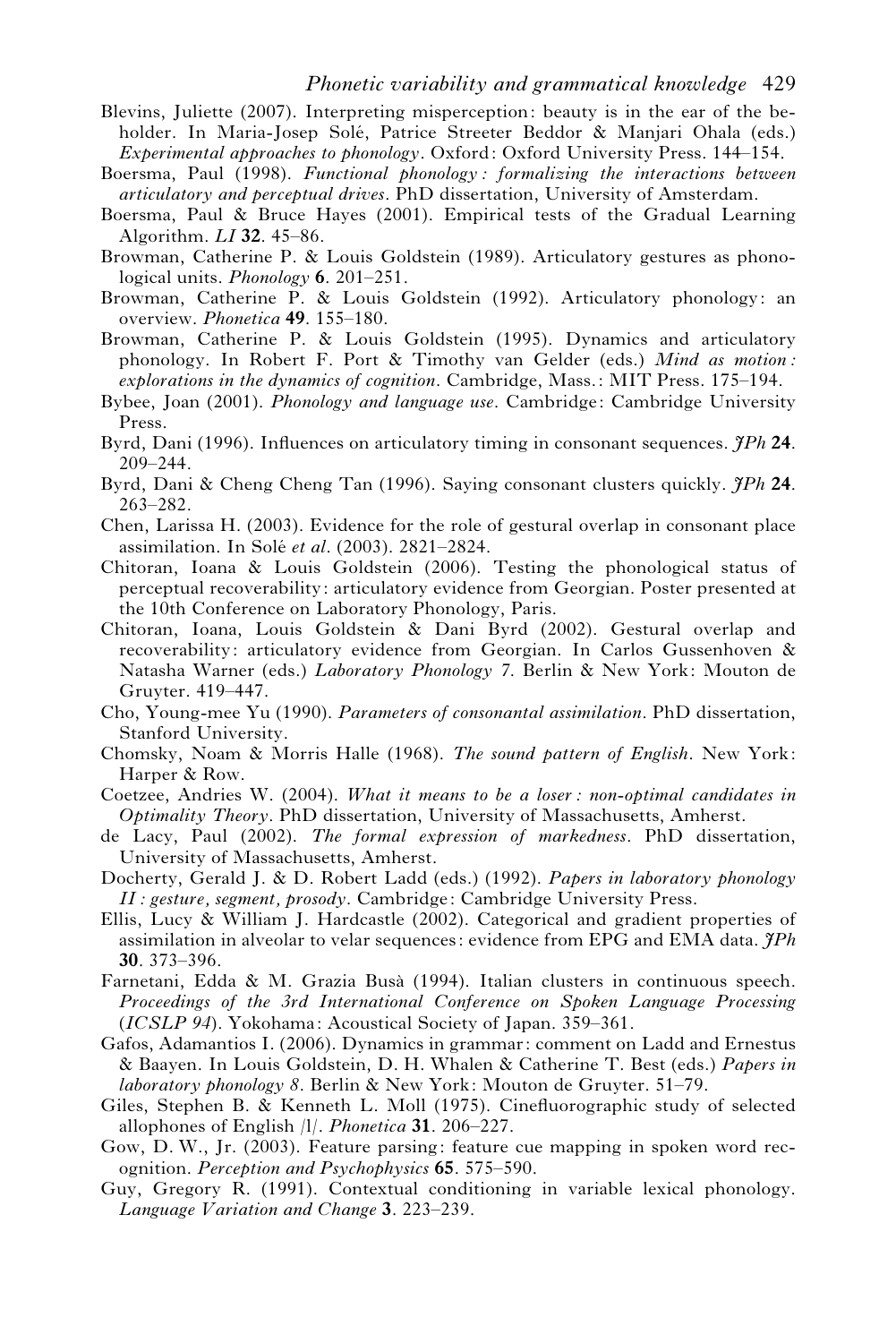- Hamann, Silke & Susanne Fuchs (2008). Retroflexion of voiced stops: data from Dhao, Thulung, Afar and German. Ms, under review.
- Hardcastle, W. J. & P. J. Roach (1979). An instrumental investigation of coarticulation in stop consonant sequences. In Harry Hollien & Patricia Hollien (eds.) *Current issues in the phonetic sciences*. Amsterdam: Benjamins. 531–540.
- Hayes, Bruce (1992). Comments on chapter 10. In Docherty & Ladd (1992). 280–286.
- Hayes, Bruce & Zsuzsa Cziráky Londe (2006). Stochastic phonological knowledge: the case of Hungarian vowel harmony. *Phonology* **23**. 59–104.
- Honorof, Douglas (1999). *Articulatory gestures and Spanish nasal assimilation*. PhD dissertation, Yale University.
- Hume, Elizabeth (2003). Language specific markedness: the case of place of articulation. *Studies in Phonetics, Phonology and Morphology* **9**. 295–310.
- Jun, Jongho (1995). *Perceptual and articulatory factors in place assimilation : an Optimality-theoretic approach*. PhD dissertation, University of California, Los Angeles.
- Jun, Jongho (1996). Place assimilation is not the result of gestural overlap: evidence from Korean and English. *Phonology* **13**. 377–407.
- Jun, Jongho (2004). Place assimilation. In Bruce Hayes, Robert Kirchner & Donca Steriade (eds.) *Phonetically based phonology*. Cambridge: Cambridge University Press. 58–86.
- Jun, Sun-Ah (1993). *The phonetics and phonology of Korean prosody*. PhD dissertation, Ohio State University.
- Jun, Sun-Ah (1998). The Accentual Phrase in the Korean prosodic hierarchy. *Phonology* **15**. 189–226.
- Kim-Renaud, Young-Key (1991). *Korean consonantal phonology*. Seoul: Hanshin.
- Kim, Hyunsoon, Kiyoshi Honda & Shinji Maeda (2005). Stroboscopic-cine MRI study of the phasing between the tongue and the larynx in the Korean three-way phonation contrast. *JPh* **33**. 1–26.
- Kiparsky, Paul (1985). Some consequences of Lexical Phonology. *Phonology Yearbook* **2**. 85–138.
- Kiparsky, Paul (2007). Variation as a window into phonological organization. Paper presented at the LSA Workshop on Variation in Phonology, Stanford.
- Kirchner, Robert (1998). *An effort-based approach to consonant lenition*. PhD dissertation, University of California, Los Angeles.
- Kochetov, Alexei, Marianne Pouplier & Minjung Son (2007). Cross-language differences in overlap and assimilation patterns in Korean and Russian. *Proceedings of the 16th International Congress of Phonetic Sciences*, Saarbrücken. 1361–1364.
- Kochetov, Alexei & Connie K. So (2007). Place assimilation and phonetic grounding: a cross-linguistic perceptual study. *Phonology* **24**. 397–432.
- Kühnert, Barbara & Philip Hoole (2004). Speaker-specific kinematic properties of alveolar reductions in English and German. *Clinical Linguistics and Phonetics* **18**. 559–575.
- Kühnert, Barbara, Philip Hoole & Christine Mooshammer (2006). Gestural overlap and C-center in selected French consonant clusters. *Proceedings of the 7th International Seminar on Speech Production, Ubatuba, Brazil*. 327–334.
- Lindblom, Björn (1990). Explaining phonetic variation: a sketch of the H&H theory. In W. J. Hardcastle & Alain Marchal (eds.) *Speech production and speech modelling*. Dordrecht: Kluwer. 403–439.
- Marslen-Wilson, William & Paul Warren (1994). Levels of perceptual representation and process in lexical access: words, phonemes, and features. *Psychological Review* **101**. 653–675.
- Nolan, Francis (1992). The descriptive role of segments: evidence from assimilation. In Docherty & Ladd (1992). 261–280.